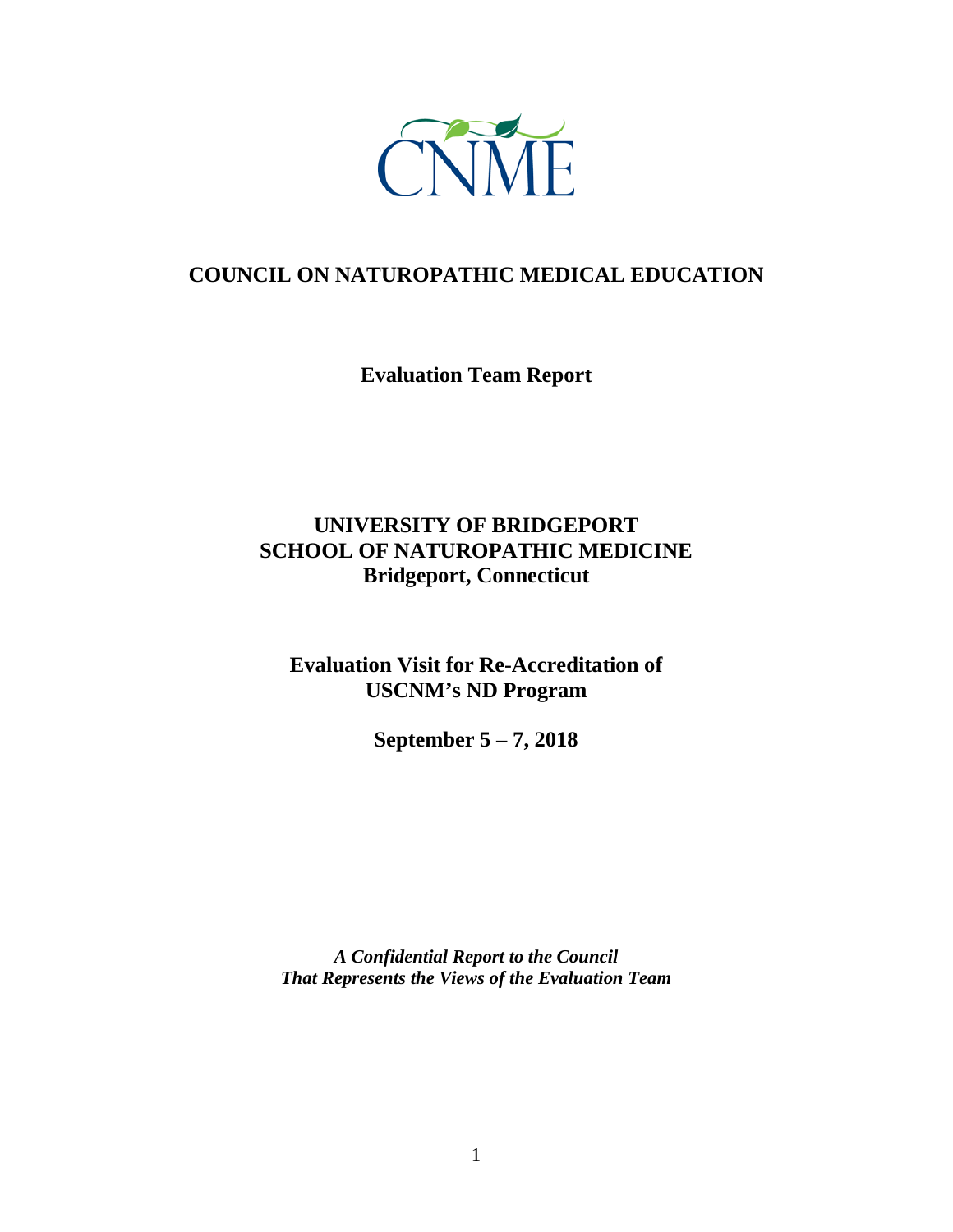#### **COUNCIL ON NATUROPATHIC MEDICAL EDUCATION**

#### **UNIVERSITY OF BRIDGEPORT SCHOOL OF NATUROPATHIC MEDICINE Bridgeport, Connecticut, USA**

#### **Evaluation Visit for Re-Accreditation**

**September 5 – 7, 2018**

#### **EVALUATION TEAM MEMBERS**

#### **Don Warren, ND, Team Chair**

Naturopathic Medical Practitioner Gloucester, Ontario Former Profession Member and President, Council on Naturopathic Medical Education

#### **Nick DeGroot, ND**

Dean, Canadian College of Naturopathic Medicine Toronto, Ontario

#### **Marianne Marchese, ND**

Naturopathic Medical Practitioner Phoenix, Arizona Former Profession Member and Vice President, Council on Naturopathic Medical Education

#### **Steve Rissman, ND**

Assistant Professor, Integrative Therapeutic Practices, Department of Health Professions, Metropolitan State College of Denver Denver, Colorado Former Profession Member, Council on Naturopathic Medical Education

#### **COUNCIL STAFF**

**Daniel Seitz, JD, EdD** Executive Director, Council on Naturopathic Medical Education Great Barrington, Massachusetts

> **Council on Naturopathic Medical Education P.O. Box 178 Great Barrington, MA 01230 413-528-8877**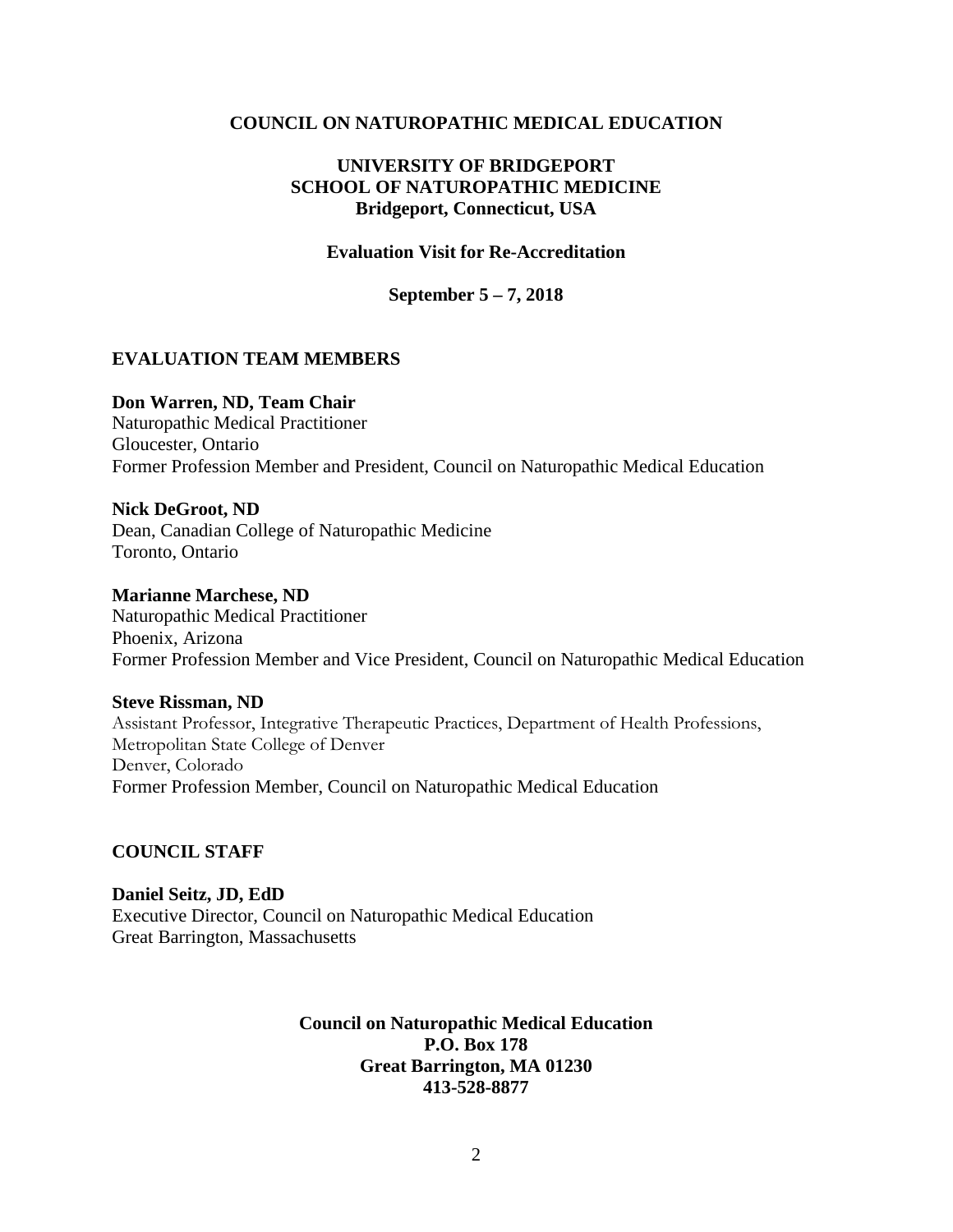## **TABLE OF CONTENTS**

|       |                                                       | $\overline{4}$ |
|-------|-------------------------------------------------------|----------------|
| I.    |                                                       | 6              |
| Π.    | Organization, Governance and Administration           | 9              |
| III.  |                                                       | 10             |
| IV.   |                                                       | 12             |
| V.    |                                                       | 13             |
| VI.   |                                                       | 16             |
| VII.  | Assessment of Student Learning and Program Evaluation | 21             |
| VIII. |                                                       | 23             |
| IX.   |                                                       | 25             |
| X.    |                                                       | 26             |
| XI.   |                                                       | 27             |
|       |                                                       | 28             |
|       |                                                       | 28             |
|       |                                                       | 29             |
|       |                                                       | 29             |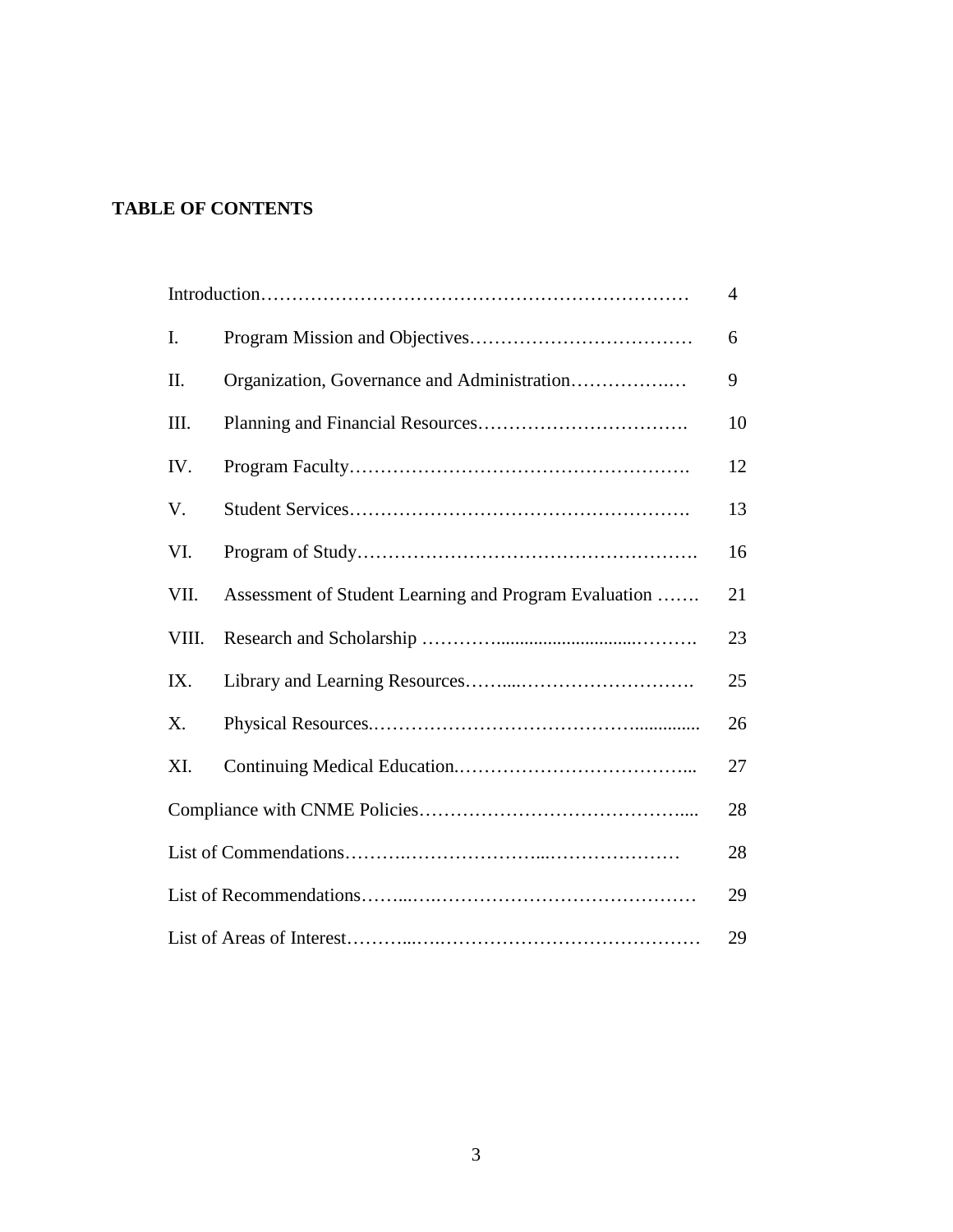### **INTRODUCTION**

#### **History of the Institution**

The University of Bridgeport (UB) is an independent, non-sectarian university established in 1927. Starting out as a junior college, it became a university in 1947 when the state of Connecticut chartered it as a four-year institution. The degrees granted in its early years included baccalaureates in business, arts and sciences, education and engineering. The Fones School of Dental Hygiene, the first academic program in this field in the world, was founded in 1913 as an independent school and joined the University of Bridgeport in 1949, marking the university's entry into the health sciences. In 1951, UB awarded its first master's degree. In 1991, UB launched the doctoral program in chiropractic followed in 1996 by the doctoral program in naturopathic medicine. Other graduate level healthcare programs include programs in nutrition, nursing and traditional Chinese medicine. UB houses one of the most robust and diverse collection of standard, integrative and complementary health sciences programs in the U.S.

At the time that UB submitted its self-study report to the CNME, the University consisted of a number of colleges, schools, and institutes offering a variety of undergraduate, graduate, and professional degree programs—including the UB College of Naturopathic Medicine; 14 deans were responsible for overseeing these various entities and programs. In August of 2018, shortly before the CNME evaluation visit, UB's new president as of July 2018, Laura Skandera Trombley, PhD—along with the Board of Trustees—announced a major academic reorganization of the University. Basically, the reorganization consolidated all of the academic entities and programs into three new colleges: the College of Arts and Sciences; the College of Engineering, Business and Education; and the College of Health Sciences. Under this reorganization, the UB College of Naturopathic Medicine was renamed the UB School of Naturopathic Medicine (UBSNM), and the title of the person in charge of the school was changed from "dean" to "director" (a number of other dean positions were similarly retitled, and several dean and other positions were eliminated). While the reorganization did not affect the administrative structure within the School of Naturopathic Medicine, it did change the administrative structure above the school and the reporting line of the UBSNM director. (Note that in this report the old and new titles will be used interchangeably due to the very recent organizational restructuring.)

The University is institutionally accredited by the Commission on Institutions of Higher Education of the New England Association of Schools and Colleges (NEASC), the relevant regional accrediting body recognized by the Department of Education. UB last underwent accreditation review and renewal in 2013.

The College of Naturopathic Medicine (UBCNM) enrolled its first class in 1997, and has been in continuous operation since that time. The Connecticut Office of Higher Education (CTOHE)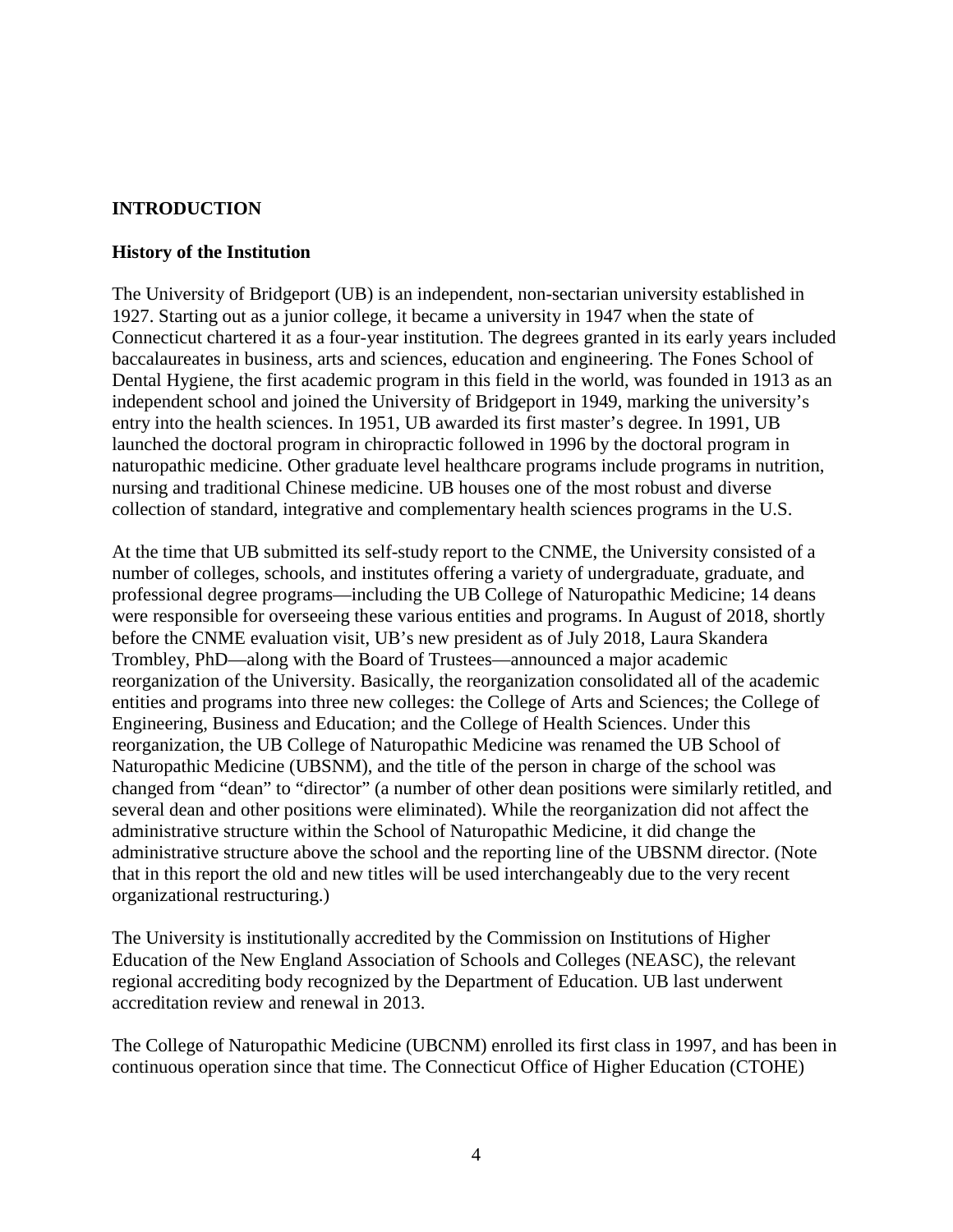authorizes UB to offer an ND degree. The ND program is accredited by the Council on Naturopathic Medical Education.

The 2017-2018 self-study process was initiated in January 2017 by the dean (now director), who initially met with the two UBCNM associate deans (now associate directors) to review the process. The director was in communication with the Vice President of Health Sciences, and with the Provost, to whom she reports, throughout the self-study process (she now also jointly reports to the dean of the College of Health Sciences).

The director and associate directors met throughout the spring or 2017 to identify and clarify roles and responsibilities for steering committee members, and to identify other individuals to serve on self-study committees. Meetings continued periodically through the beginning of July, as which point there was a hiatus until October 2017, during which the director was on medical leave.

#### **Nature of Visit and Structure of the Report**

The during CNME evaluation visit, the team reviewed a variety of materials and met with the following people and groups:

- Members of the Board of Trustees
- President
- UBSNM Director
- Provost and Vice President of Academic Affairs
- Dean, College of Health Sciences.
- Deputy Provost
- Chief Financial Officer and Vice President of Finance
- Vice President, Facilities
- Vice President, Health Sciences
- Dean of Admissions
- Dean of Students
- Director, Budget
- Director, Counseling Services
- Director, Financial Aid
- Director, Health Sciences, Assessment, and Planning
- Director, Graduate Admissions
- Director, Research
- Associate Director of Academic Affairs
- Associate Director of Clinical Education
- Executive Assistant to the Director
- Human Resources
- Clinic Faculty
- Clinical Services Administrator
- Didactic Faculty
- Health Sciences CME
- HSPED Coordinator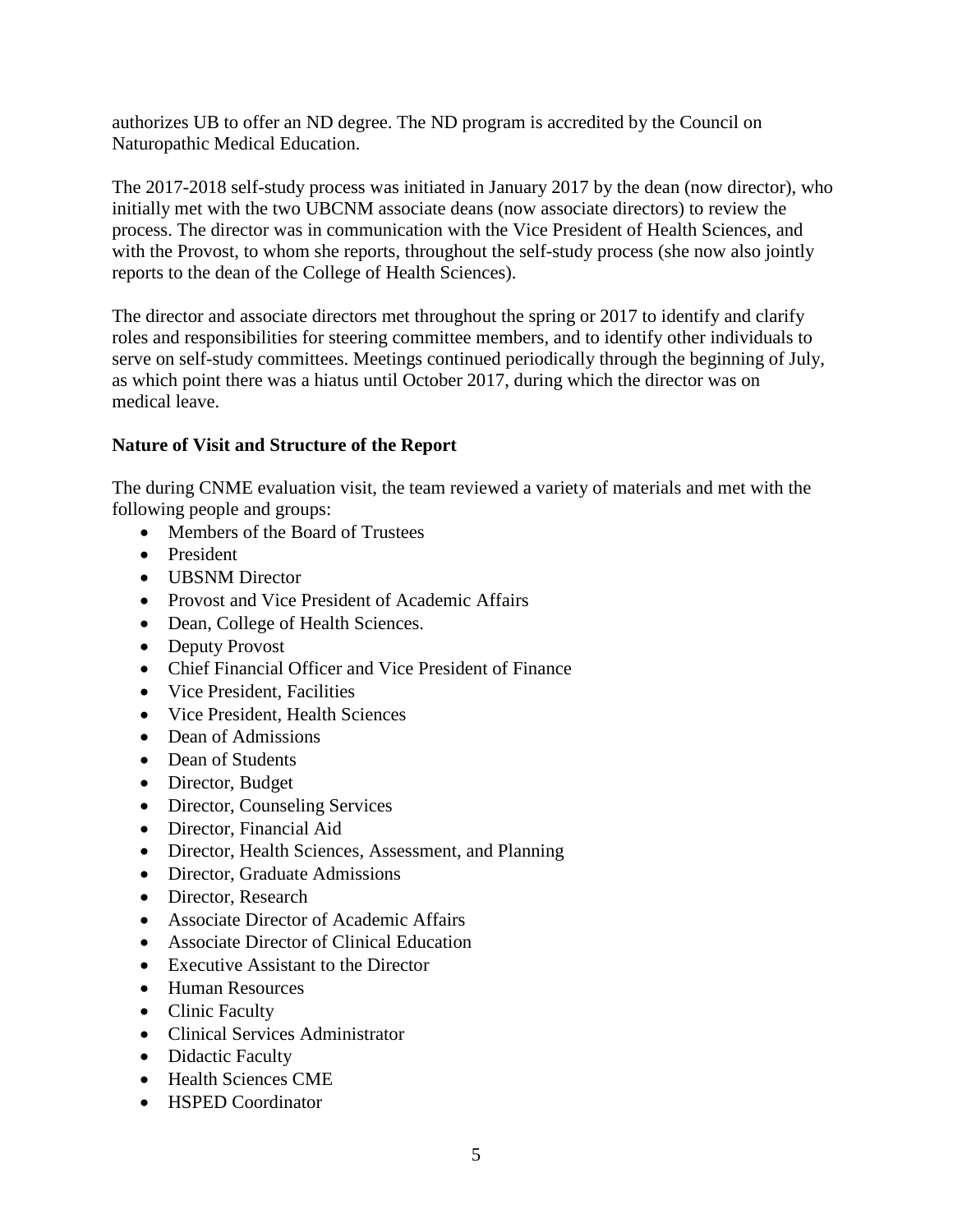- Natural Medicine Liaison to Postgraduate Education
- Registrar
- Librarian
- Students, Year 1-2
- Students, Year 3-4

## **Report Terminology**

In the Evaluation Team Report certain key words have special meanings. The word **commends** identifies an aspect of programmatic or institutional strength that the Team has found worthy of special praise or of being highly noteworthy.

The term **is concerned** denotes an aspect of the program or institution that the Team has found to be deficient in meeting the criteria as stated in a particular element or section of the CNME Accreditation Standards (i.e., a formal finding of non-compliance or partial compliance). The word **recommends** represents the corrective action(s) the Team deems necessary to address the deficiency. Whenever a concern and associated recommendation appear in the report, the relevant CNME criteria are stated.

The term "**area of interest**" denotes a problematic situation that could potentially evolve into non-compliance with a CNME standard or policy; however, it not a formal finding like a recommendation.

The word *suggests* identifies a non-binding, collegial comment by the Team intended for the purpose of programmatic or institutional improvement. Team suggestions do not require any response or actions, and may be adopted, modified, or rejected freely.

A *Determination* is provided at the end of each Standards section of the report. This briefly describes the extent to which the Team believes the ND program is in compliance with the particular Standard.

#### **Acknowledgement**

The evaluation team sincerely thanks the University for inviting the CNME to conduct the visit, and for the hospitality, cooperation and courtesy the team members were shown throughout the visit. The evaluation team found the UB community to be welcoming and candid about the naturopathic medical program and the operations of the broader University.

## **STANDARD I: PROGRAM MISSION AND OUTCOMES**

The University of Bridgeport School of Naturopathic Medicine (UBSNM)—formerly the Bridgeport *College* of Naturopathic Medicine (UBCNM)—is one of seven schools within the newly established College of Health Sciences at the University of Bridgeport. The school and its mission reflect the mission of the university.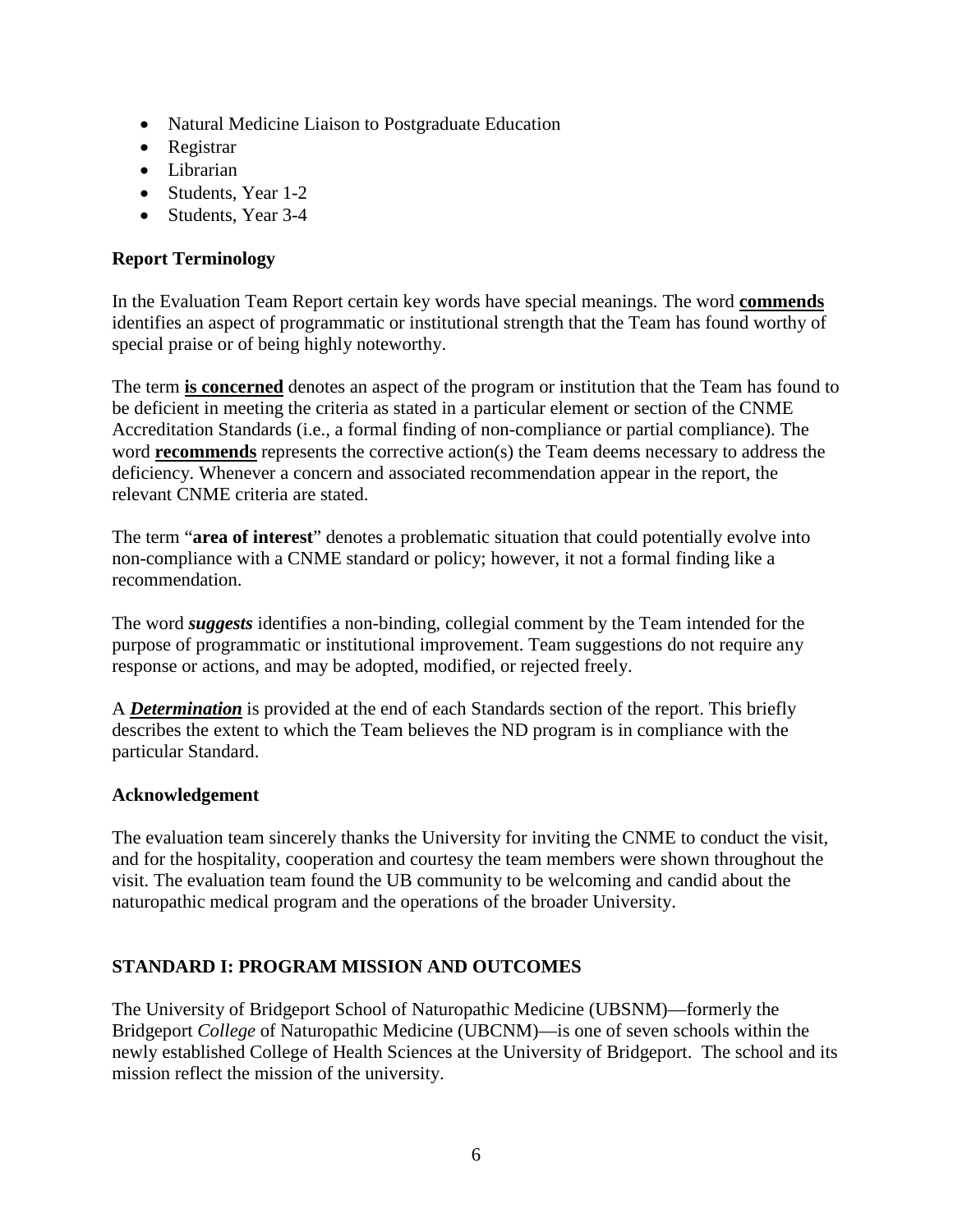#### University of Bridgeport Mission Statement

*The University of Bridgeport offers career oriented undergraduate, graduate and professional degrees and programs for people seeking personal and professional growth. The University promotes academic excellence, personal responsibility, and commitment to service. Distinctive curricula in an international, culturally diverse, supportive learning environment prepare graduates for life and leadership in an increasingly interconnected world. The University is independent and non-sectarian.* Adopted by the Board of Trustees on April 23, 2004

UBSNM has its own mission, which was revised by a strategic planning committee in the spring of 2017. The mission statement and program outcomes/competencies were both updated to clearly reflect the activities of the program and the programmatic objectives.

University of Bridgeport College of Naturopathic Medicine Mission Statement *Rooted in naturopathic philosophy, our goal is to train students to become physicians who are experts in individualized patient-centered care that focuses on disease prevention and optimization of health throughout the lifespan.*

They are transitioning to a new set of competencies/program objectives. The School's current program objectives are described below:

The College of Naturopathic Medicine:

- *Facilitates* the transformation of students to competent, compassionate, culturally sensitive naturopathic physicians who excel in a variety of healthcare settings.
- *Cultivates* an exceptional academic environment that supports research and scholarly activities to enhance student learning and advance the profession.
- *Fosters* collaborative relationships within the university to provide multidisciplinary opportunities in education, research and patient care for students and faculty.
- *Supports* alumni with resources and opportunities for professional development.
- *Provides* excellent naturopathic health and wellness services to the diverse population of Greater Bridgeport and the Northeast Region.
- *Advocates* for the profession through education, outreach, and legislative activities that increase the global awareness of the college and naturopathic medicine

The new program objectives/competencies that were developed are:

- 1. Patient Care
	- a. Gather complete, relevant patient information

b. Document encounters including reporting of information and development of an assessment and plan efficiently and accurately.

- c. Apply clinical reasoning to patient management
- d. Utilizes principles of Naturopathic Medicine in assessment and treatment
- e. Adhere to the therapeutic order in the context of patient management
- f. Apply universal precautions accurately and effectively
- 2. Communication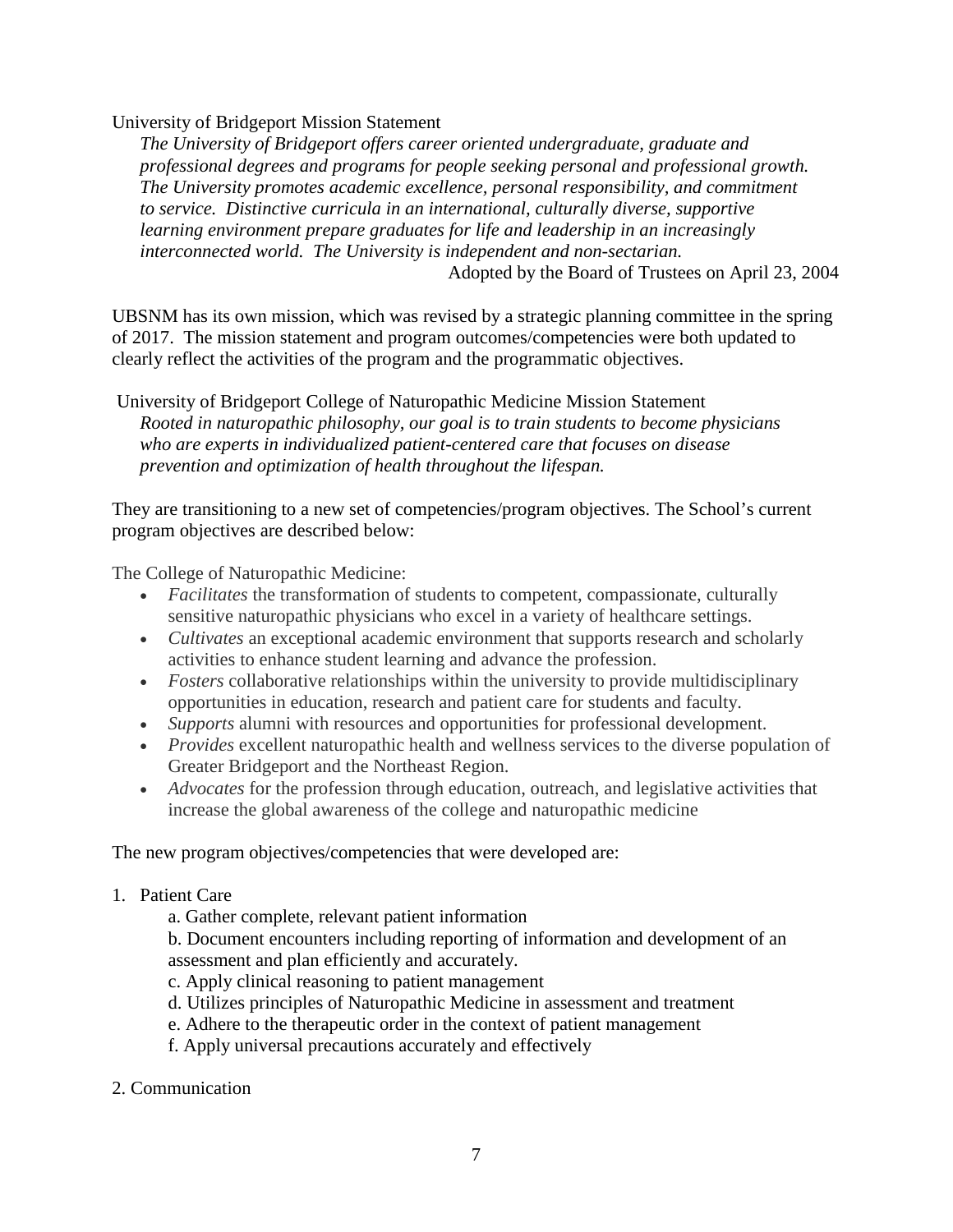a. Demonstrates cultural awareness and sensitivity

b. Articulates clearly and responsibly in verbal, non-verbal and written forms

c. Employs active listening

d. Chooses effective communication tools and techniques including communication technologies to facilitate discussion and enhanced team function

3. Interpersonal Skills

a. Interacts effectively and collaboratively within patient care, public and professional settings

b. Responds appropriately to verbal and non-verbal cues

c. Uses respectful language in all interactions including challenging situations and conflicts

4. Medical Knowledge

a. Demonstrates an understanding of established and evolving knowledge of the biomedical and clinical sciences

- b. Applies comprehensive understanding of medical knowledge to patient care
- c. Employs principles of public health, prevention, and wellness in case management
- d. Demonstrates curiosity, objectivity and the use of clinical reasoning in the acquisition of knowledge

#### 5. Professionalism

a. Forms doctor-patient relationships that are patient-centered

b. Demonstrates a commitment to the profession in a variety of settings, including but not limited to clinical, educational and public environments

c. Practices ethical behavior that is honest, moral and responsible

d. Adheres to institutional and professional standards for personal, patient and public safety

e. Demonstrates reflective practice

6. Self-directed learning and improvement

a. The competent graduate is aware of the limits of his/her personal knowledge and experience.

b. The competent graduate actively sets and pursues clear learning goals, exploits new opportunities for intellectual growth and professional enlightenment, is capable of critical, reliable, and valid self-assessment, and applies the knowledge gained to the practice of his/her profession.

The team believes that it would benefit the school to develop a smaller, more manageable number of measurable program objectives that describe the goals of the program as a whole. A more manageable number of program objectives will allow the school to conduct annual programmatic assessments to assess the quality of the program and guide further improvements.

**Recommendation:** The program needs to develop and adopt a set of program outcomes that are consistent with their new competencies. (Std. I.A.3)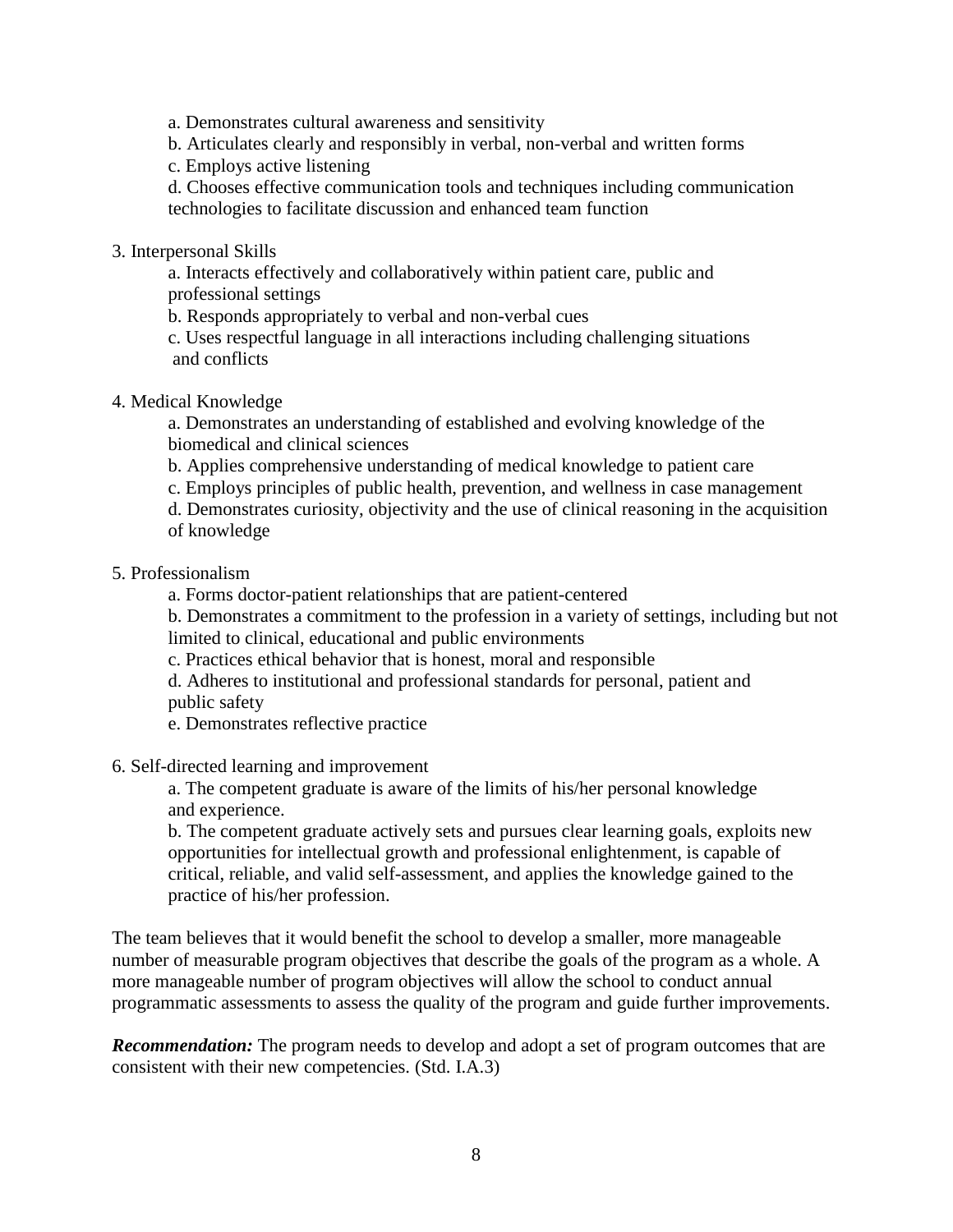#### **Determination: Standard I is being partially met.**

#### **STANDARD II: ORGANIZATION, GOVERNANCE AND ADMINISTRATION**

The University very recently (August 2018) made significant changes to its administrative structure based on input received from their regional accreditation body (the Commission on Institutions of Higher Education of the New England Association of Schools and Colleges) and under the direction of their new president. As noted above, a number of colleges, institutes and other academic entities within the university were consolidated into three colleges: the College of Arts and Sciences; the College of Engineering, Business and Education; and the College of Health Sciences. The current fourteen directors now report to the three deans (who head up the three colleges), with some changes in titles and elimination of some positions. The deans of the three Colleges, in turn, report to the provost.

The University of Bridgeport (UB) is governed by a Board of Trustees that is responsible for the fiscal and academic integrity of the University. UB currently has 32 trustees representing a variety of professions. The large majority of the board has no contractual, employment or personal financial interest in the institution or program.

The full board meets three times per year and conducts much of its work between meetings through standing committees. Faculty and student representatives, usually the presidents of the Faculty Council and the Student Government Association, attend the meeting and represent the interests of their constituencies.

The evaluation team met with five officers of the Board of Trustees including the Co-Chairs. These board members conveyed a strong and sincere commitment to the success and advancement of the School of Naturopathic Medicine. They communicated their concern about the small number of students currently enrolled, and encouraged any actions the profession could take to raise the profile and appeal of the naturopathic profession in the state and nationally.

The team also met with the new president, Dr. Laura Skandera Trombley, who articulated a strong vision for the Health Sciences College and the role naturopathic medicine will play in it.

The administrative structure of the university and the College of Health Sciences generally meets the needs of the naturopathic college by providing the means for effective communication, participation in governance, integration within the university and functional and appropriate delineation of responsibilities.

The university has been responsive to a number of UBSNM's important needs by improving facilities and upgrading clinic space. Most importantly, they have not reduced the budget or the number of faculty and staff in the school even though the ND program has experienced a significant reduction in the number of students enrolled, and a significant number of layoffs in other areas in the university have been recently made.

The faculty have a voice in University governance through the following activities: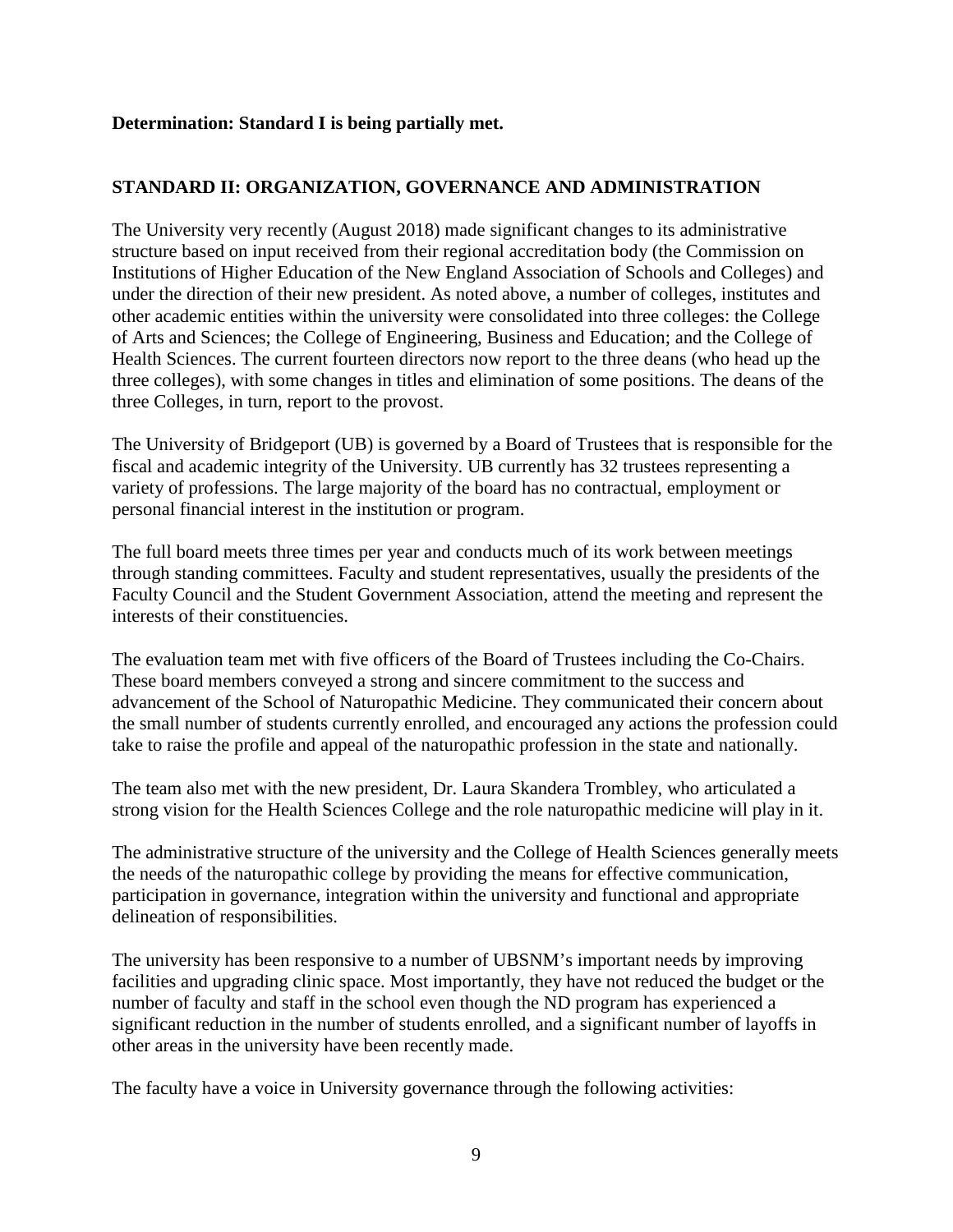- Advising the Provost in the recruitment and appointment of academic administrators and in recruitment, appointment, reappointment, promotion, and tenure recommendations of peers, as provided for in the Faculty Handbook;
- Possessing policy-making authority through participation in Faculty Council and University Senate;
- Serving on a variety of university-wide committees such as the University Planning Review Board, University Budget Review Committee, and the IT Governance Committee, by invitation of the administration and/or committee chairs.

The program's administrative staff and faculty are large enough to meet the needs of the program and achieve the program's mission. There appears to be strong communication between and among the different stakeholders in the school.

The school has a relatively new senior academic leadership team that has brought many positive changes to the program, and the UBSNM Director—in particular—brings strong leadership skills to the task of managing the school. A performance review was recently conducted for each the Associate Directors, which provided robust feedback and guidance for their future growth, and the evaluation team was informed that the director's performance was reviewed a couple of years ago. It appears, however, that performance reviews have not always been routinely and consistently performed.

*Area of Interest:* The institution needs to ensure that performance is periodically evaluated at reasonable intervals for all UBSNM staff. (Std. II.B.5)

*Commendation:* The team observed a strong interest in—and commitment to—the ND program on the part of the University's governing board and senior leadership, and an inspiring vision for increased integration among the schools of health sciences.

#### **Determination: Standard II is being met**

## **STANDARD III: PLANNING AND FINANCIAL RESOURCES**

As with many private institutions of higher education, declining enrolments impact the financial bottom line of the institution. With a large international student population, the University of Bridgeport has experienced even greater challenges due to a recent decrease in enrollment of international students owing to the negative national political climate in the U.S. in regard to immigration and religious pluralism. This major decline started with the spring term of 2016. To mitigate the declining international student enrollment, the university has made some strategic moves including the restructuring of its administration and the laying off of a number of administrators and staff.

The naturopathic medical program continues to have a much lower student cohort than is desirable. This year's first-year enrollment of 14 was the lowest in many years. It is also noted that such a professional program operating within the Health Sciences College has higher operating costs than other schools within the university. However, the budgets that have been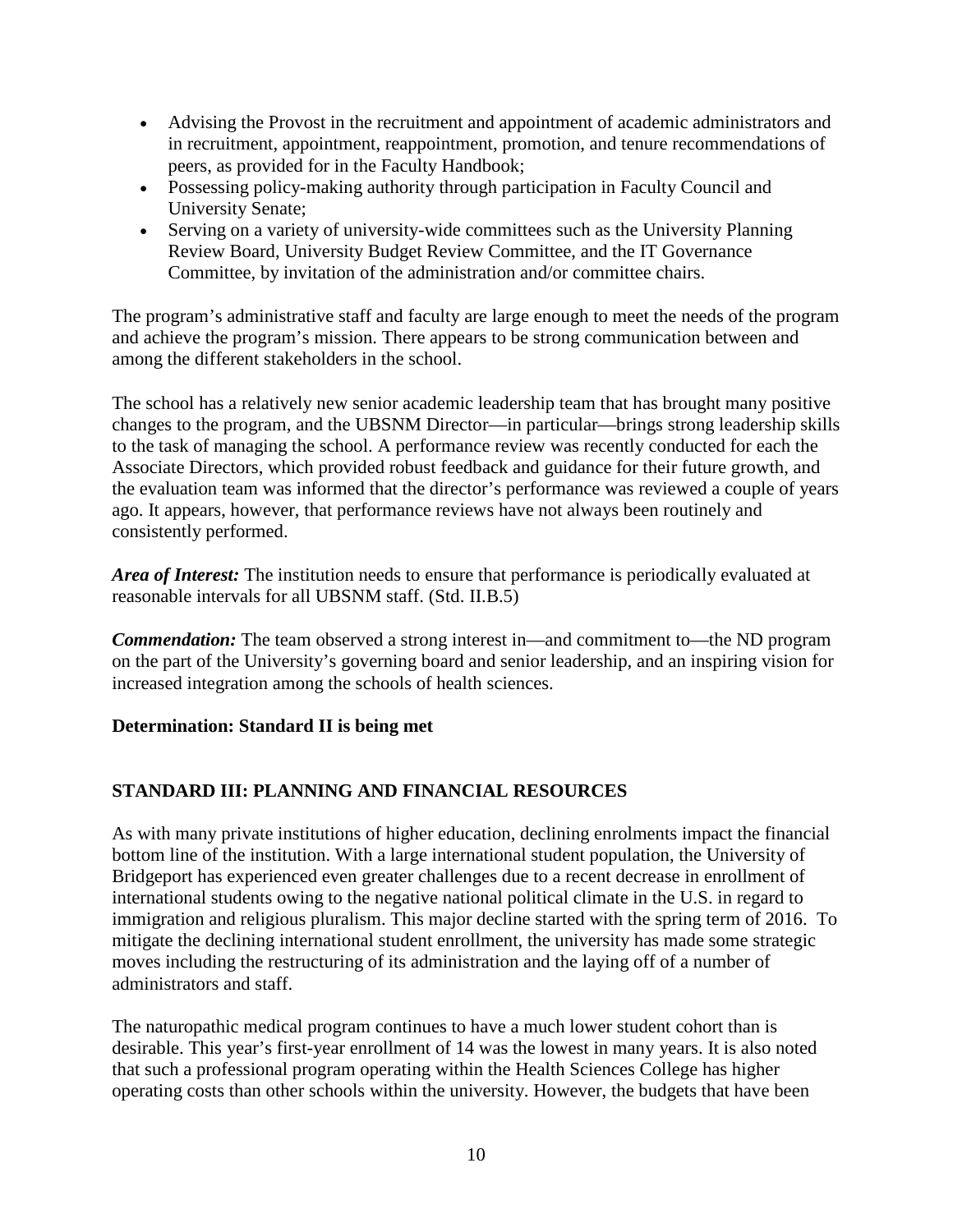prepared by the Director (formerly the Dean) to meet the goals, objectives and strategic plans of the program continue to be adequately met by the university.

Areas that may need additional financial support from the university would include greater resources for the recruitment of students, the purchase of an adequate electronic health records (EHR) system to replace the problematic and inadequate system that is currently in place, and the further development of naturopathic medical research within the school of naturopathic medicine.

Additional investments the university made this past year in the naturopathic program, which were in addition to the operating budget, include the replacement of 35 tablet computers for the present clinic EHR system as well as the installation of a new and much needed research lab. Also, there was recently a complete renovation and refitting of the naturopathic clinic.

A strategic plan for the naturopathic program for the years 2017-2022 was developed in May 2017; however, due to a health-related leave of absence of the director, the plan has not substantially moved forward. The program intends to revisit the strategic plan to both review and update it. The UB's five-year strategic plan will also be going through a revision, now that a new president for the university has been appointed and the administration has undergone a major restructuring.

The UBSNM director has online access to a general annual budget for the school, which allows her to regularly monitor expense line items; however, it would be helpful for her to also have access to a monthly report comparing budgeted expenses to the actual expenses, since this would allow for greater control and financial management of the program. Also, at present there is no method that the director can use to assess the actual costs of staffing and managing the clinic as separate from the program due to the overlapping of clinic faculty with the didactic program.

*Recommendation:* The program previously developed a program-level strategic plan that, due to an unavoidable issue, was put on hold. The program needs to review, reassess and update the strategic plan to reflect current circumstances, and begin implementation. (Std. II.A. 2 and 4)

*Area of interest:* While the school director is involved with developing program budgets and is provided with an annual program budget which she can use with discretion, the program director lacks broader information on the costs and revenues associated with the program (e.g., the full costs and revenues associated with operating the clinic); this impacts the director's ability to make cost-effective decisions in some instances. Budget information needs to be provided in a usable format that provides a timely and clear understanding of revenues and expenses in all areas of the program. (Std.III.C.2)

#### **Determination: Standard III is being met.**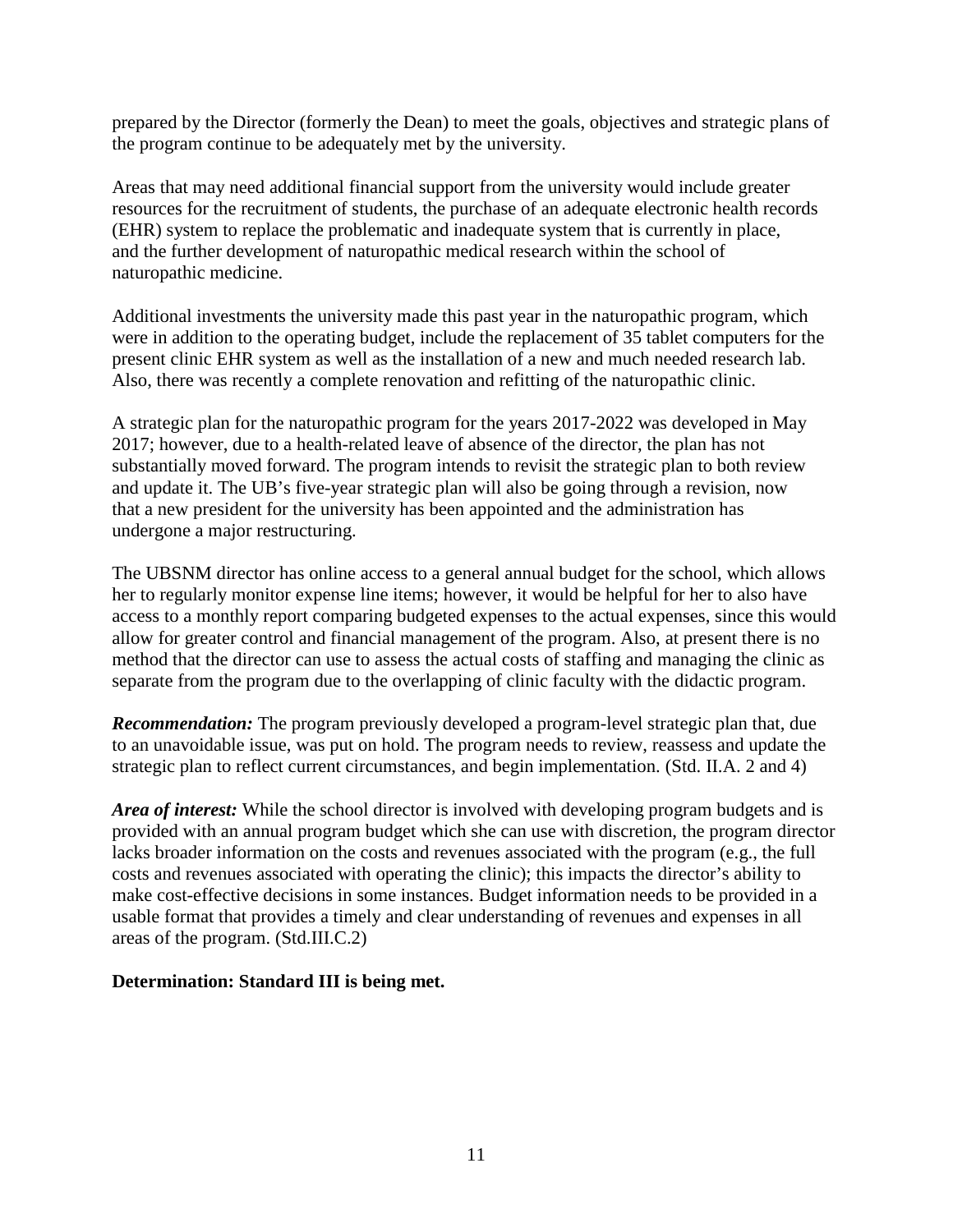#### **STANDARD IV: PROGRAM FACULTY**

Consistent with the characterization of the faculty in the self-study, the team found the faculty to be a strong asset to the program. UBCNM's faculty are all credentialed with doctoral degrees either as ND's, DC's, MD's or PhD's—in both the didactic and the clinical part of the program. There are currently 10 full-time (one vacancy currently exists) and 28 adjunct faculty. Given the current student population, these numbers are adequate to meet the needs of teaching, as well as the additional needs of service and other support to the naturopathic program. Full-time faculty are required to participate in service activities such as faculty council and curriculum committees, and they are encouraged to do scholarly work such as practicing, writing, research and presenting at professional conferences. One major strength of the faculty is their significant longevity: for example, over 90% of clinic faculty have greater than 10 years of clinical teaching experience.

Faculty are very much appreciated by the students, and faculty evaluations and interviews indicated that faculty members are generally receptive to making pedagogical changes to improve instruction. Based on assessment results, faculty have been challenged to examine the efficacy of their teaching methodologies, and most seem very engaged in the process. Faculty are very proud of their contributions toward a structured, organized curriculum.

Faculty are invested in integrating naturopathic principles and philosophy into their classes to ensure that they are well-rooted in the program. Feedback to the team from both faculty and students verified that this is the case.

Faculty undergo performance evaluation via observation at least once a year by the program director or an associate director, with new faculty being evaluated every semester. Upon review of faculty files, the team was impressed by the array of detailed and thoughtful feedback faculty members receive; among other things, the feedback outlines their areas of strength and weakness. Results of those observations are then discussed with the faculty. A more extensive observation and evaluation for full-time faculty is done by the director, who provides a written account to the provost. Members of the team reviewed a number of faculty files and found that all part-time and full-time faculty had been evaluated in the past two years, with detailed feedback on where faculty were performing with strength and/or underperforming in the areas of work with students, service to the discipline/profession and service to the program/University. The director noted that as part of the evaluation, she gives every faculty member feedback on at least one area to improve.

Another strength of the faculty is their collective commitment to deepening students' capacity for medical reasoning. Faculty really want students to do more than simply arrive at a correct answer; they want them to truly grasp the concepts and apply them appropriate to case situations. An example of this was seen in pre-clinic discussions, when faculty asked students to justify why they would choose specific exams, labs and therapeutics for patients.

The team observed that the most recent edition of the Faculty Handbook is from 2002. Several faculty members commented that when faculty have discussed possible revisions to the handbook, there has been little agreement—hence the lack of a more recent edition.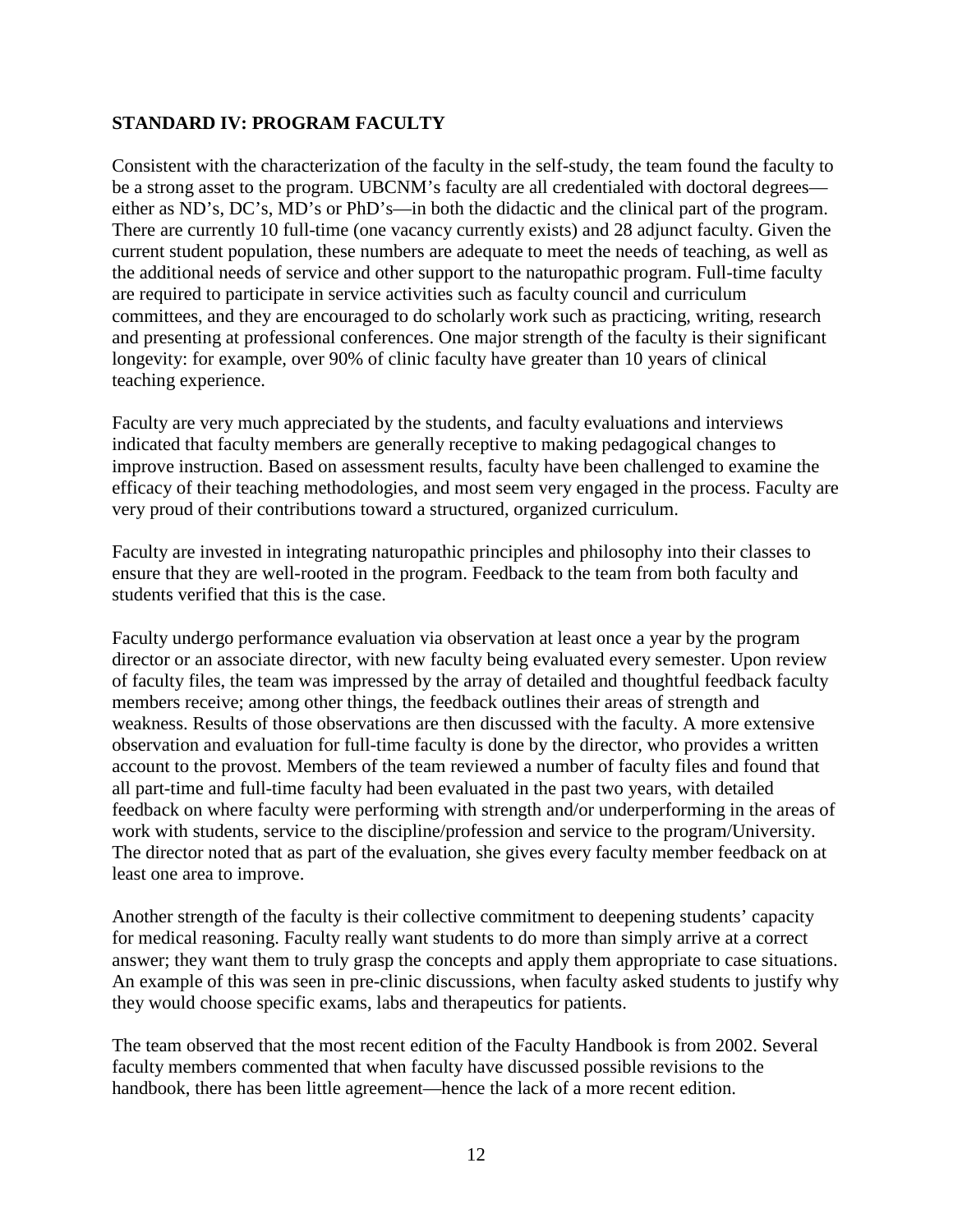*Commendation:* The program has a strong, committed, experienced and student-oriented faculty in all program areas: biomedicine, clinical sciences and clinical practice.

#### **Determination: Standard IV is being met.**

### **STANDARD V: STUDENT SERVICES**

The University of Bridgeport offers the full range of student services required under the CNME standards and that are typically available in a multipurpose university, and overall, student services at UB are a definite strength of the institution. The naturopathic students are well served by UB's student services, and there are many benefits to the naturopathic medical program in particular being housed within in a multipurpose university that has a well-established administrative structure and the resources to cover a wide range of student services that are important to ND students.

Student records are maintained securely at the university level through the registrar's office. The admissions department is responsible for managing inquiries about the program, introducing prospective students to the various programs available in the College of Health Sciences, and providing information and support to prospective students and applicants. When potential students express interest is in the naturopathic medical program, they are invited for a tour of the school and informed about open houses and other ways to learn more. Financial aid advisement, academic counseling and tutoring are all a part of the student services. Campus safety is well managed and compliant with regulations. The University makes a substantial investment in the safety, well-being, and security of students, faculty, and staff.

An important service that is offered to students across the university is personal counseling, which is provided by the counseling department. ND students often deal with issues related to the stress of being in a demanding professional healthcare program and other life issues that may arise, and the ND students at UB are no exception—and they make good use of the University's counseling services. There is also a Behavior Intervention Team (BIT) that is available should it be observed that a student be heading for—or is already in—a crisis situation, and needs help tailored to his/her individual situation.

Only 14 new students enrolled in the ND program for 2018, which is a low number. It was difficult for the evaluation team to understand why enrollment is that low, given that the program is overall of high quality: the director is a capable leader, the faculty are engaged and experienced, and the ND program comprehensive and well-designed program. Also, when considering the resources available to naturopathic medical students within the University as well as the opportunities found within the College of Health Sciences (such as dual enrollment)—and along with the fact that the UBSNM offers the only ND program in the eastern part of the U.S.—one would expect a much higher number of students applying to and entering into the program. And while as noted in an earlier section there appears to be strong support on the part of the board of trustees, the new president and senior administrative staff for the ND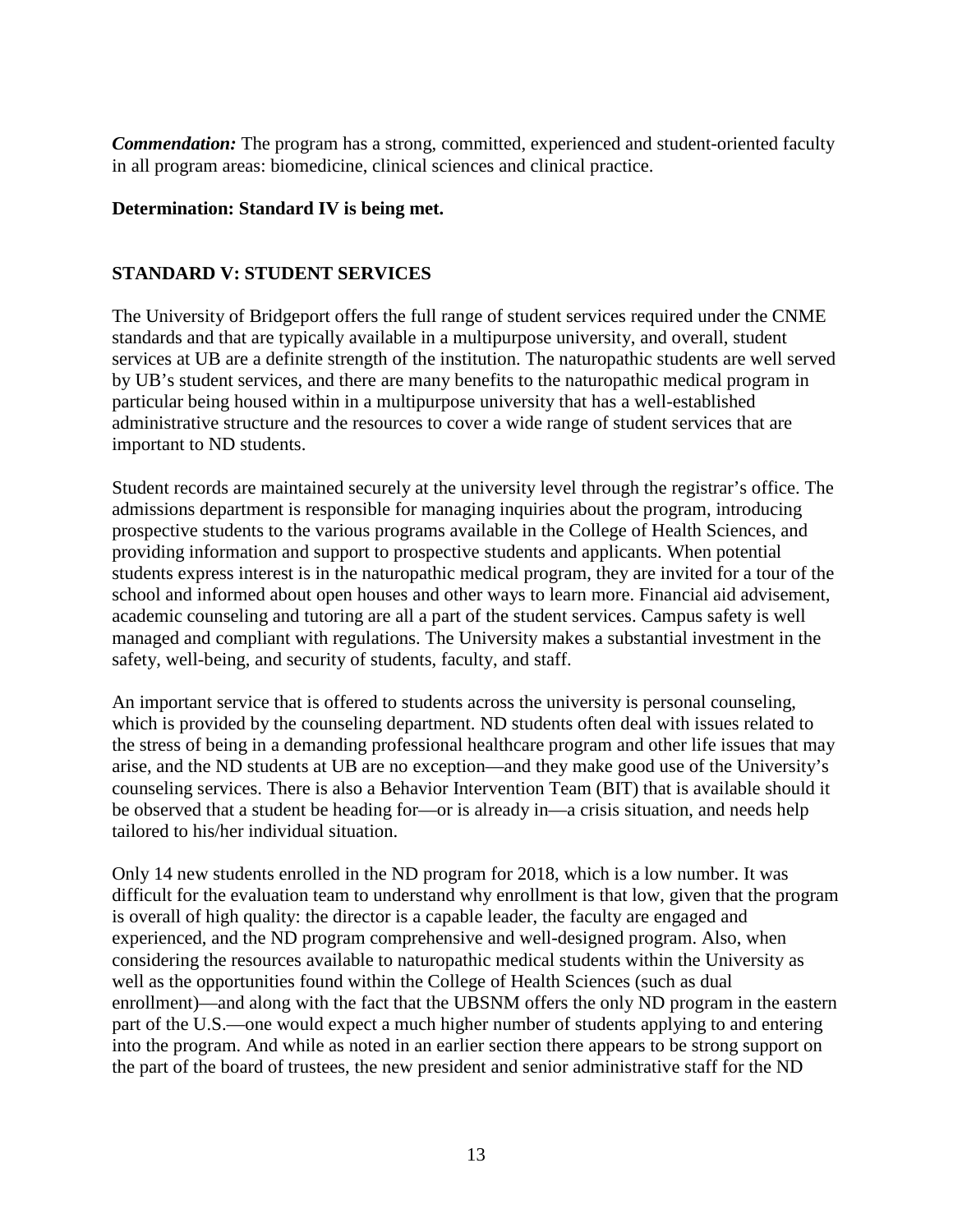program, the team is concerned that such support may wane if enrollment does not increase to a more sustainable level.

Generally, naturopathic medicine is more widely recognized on the West Coast due to the fact that naturopathic colleges have been in operation there since the 1970s, and the three West Coast states license NDs. However, there has been in the last two decades a great increase in interest in—and utilization of—complementary and integrative medicine among the U.S. population as a whole. Because of this trend, it is the view of the evaluation team that UBSNM is in a unique position to have a much stronger presence in the Northeast and to achieve much higher program enrollment. However, there appears to be several impediments to achieving a enrollment. The following are some suggestions the team has—based on a lengthy conversation team members had with the Director of Admission and her staff—on how to address the enrollment issue (offered with the caveat that the team did not have time to examine the admissions processes and strategies in great detail, or to observe admissions events):

- There may be a need for a more targeted approach to the recruitment of ND students. Presently, in the Northeast, acupuncture and chiropractic are more widely recognized as complementary and integrative healthcare professions than naturopathic medicine; for this reason, it requires extra effort to educate prospective students about naturopathic medicine and what a career in the field offers. So it's important to have admissions staff and ND program staff (ideally NDs) readily available to talk with potential applicants. The admissions staff exhibited the type of interpersonal skills that support successful recruitment; the program would do well to work with the Admissions Dept. to identify people on the program side who similarly have the right temperament and skills to engage potential applicants in a way that can quickly establish a bond with the program. Additionally, it's essential that UBSNM staff and faculty who are involved with student recruitment be available on short notice; sometimes there's only a small window of opportunity to connect with a prospective applicant, and being available at just the right time can make all the difference.
- Perhaps the main obstacle to increasing enrollment is lack of a good mechanism for handling applicants who are well-qualified, informed about the profession, and would be likely to succeed in the program—but who have not completed all of the stringent admissions requirements, such as certain prerequisite science courses. It appears that there is no ready way to support these potential applicants in completing the admission requirements, and that they are simply informed that they should complete the requirements and then apply. Naturally, many such potential applicants never return. Other complementary/alternative healthcare programs address this issue in a variety of ways, such as: integrating some of the prerequisite courses into the curriculum; offering prerequisite courses during a summer term, prior to the start of the program in the fall; allowing students to start the program on a part-time basis while completing prerequisites; offering prerequisite courses online; and so on. The common feature of these various approaches is that potential applicants who lack admissions prerequisites but are otherwise qualified—are worked with in a flexible way that keeps them connected to the school, and that sends a welcoming message that the school values them and will do what it can to facilitate their entry into the program.
- A number of medical fields are rethinking their prerequisite admissions requirements to determine whether all of the standard prerequisites are really needed in order to succeed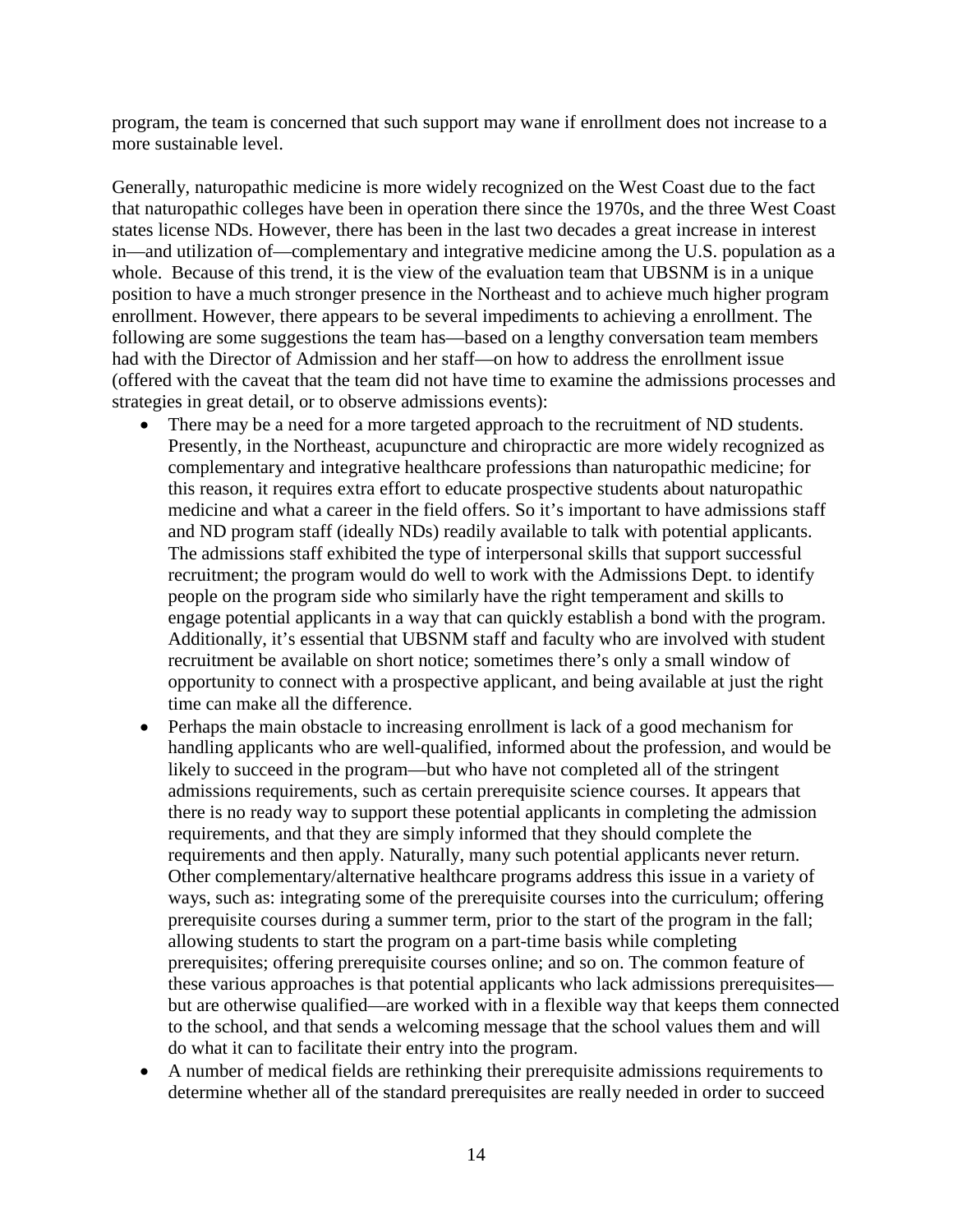academically in the program, and also whether there should be some greater flexibility as to which courses might count. The team was informed that UB's DC program had had a similar issue to the ND program, namely a low conversion rate. Apparently, the DC program developed a more flexible set of prerequisites that enabled potential applicants with more diverse educational backgrounds to be eligible for admission. While the team understands the importance of only admitting students who are sufficiently prepared and capable to complete the rigorous academic and clinical naturopathic program, there may be some who would be make excellent naturopathic doctors but who are being turned away because they may be missing a prerequisite or two. Again, it's important to approach the issue of prerequisites with flexibility and creativity, given the current nature of higher education admissions.

- The Admissions Dept. has some ideas for how to make UBSNM open houses for prospective students more interactive and less focused on delivering information. Interactive open houses where prospective applicants can spend time in conversation with current students, alums, faculty and staff—perhaps with some demonstrations of techniques—can be very engaging and inspiring.
- Finally, the team learned that a large portion of the program's marketing budget goes to paying the membership dues and advertising costs related to the Association of Accredited Naturopathic Medical Colleges (AANMC). Although the university receives up to 80 inquiries per week from the AANMC website, very few apparently have the necessary prerequisites and even fewer end up applying to the program. A more targeted approach appears to be needed to identify those who are potential candidates such as those already taking pre-medical or health sciences courses in a college or university. That said, the team recognizes the important role that the AANMC plays in promoting the naturopathic profession to potential students and as an information resource for the general public, so the team is not suggesting withdrawing from the AANMC. Rather it's important to be clear how to derive the greatest benefit from the various recruitment strategies in play.

To summarize: the team recommends that the program and the Admissions Dept. work closely, collaboratively and creatively together to explore innovative approaches to admissions and recruitment strategies, activities and processes—and even potentially rethink admissions prerequisites and when and how they might be offered. It is essential to not default to admissions strategies that may have worked in the past if they are no longer successful. It is also important to explore ways that the ND program can distinguish itself from other programs within the College of Health Sciences, while at the same time informing potential applicants about the benefits of studying within a multidisciplinary college that includes both conventional and alternative/integrative healthcare programs (e.g., integrative clinical rotations). With sufficient and effective marketing and strategically targeted recruitment for the naturopathic program, it should be possible to increase student enrollment significantly over the coming years. This will not only strengthen the program but will also increase the number well-trained naturopathic doctors entering the field.

*Commendation:* The University has developed a comprehensive and responsive personal counseling service that is utilized by ND students.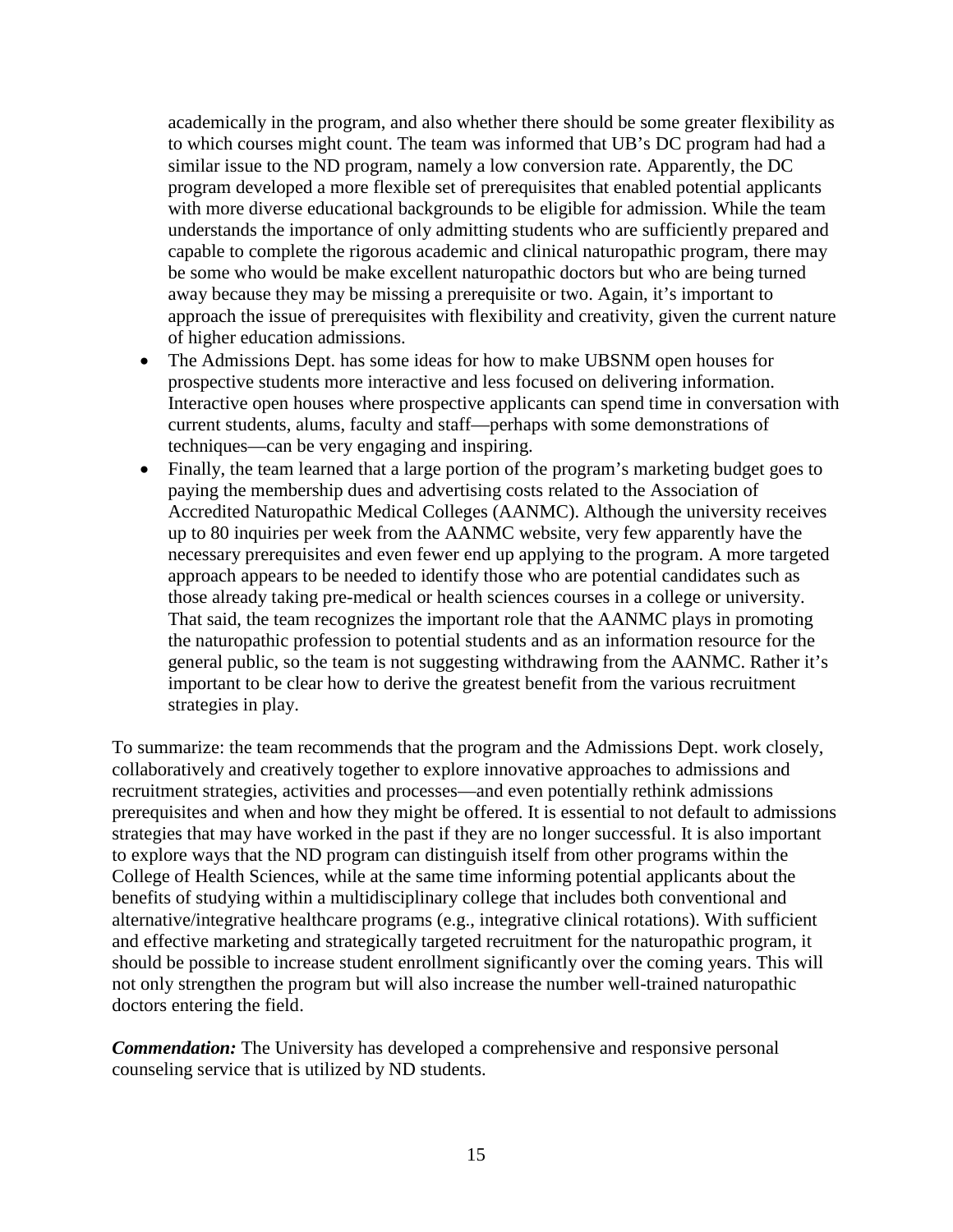*Recommendation:* Given the current low enrollment rate for the naturopathic medical program, the team recommends that the program's leadership work closely with the University's Admissions Department and Marketing Department to develop and implement new plans, strategies and processes for increasing enrollment in the program. (Std.V.B.9)

#### **Determination: Standard V is being partially met.**

### **STANDARD VI: PROGRAM OF STUDY**

#### **Academic Education Component**

The School of Naturopathic Medicine offers a four-year, full-time program of academic and clinical training leading to a professional degree of Doctor of Naturopathic Medicine. The total program hours are 4,620, which consist of 3258 didactic hours and 1362 clinical education hours. The program is offered in two 18-week semesters with a shorter summer session of clinic rotations, and credit hours are based on a variant of the Carnegie unit.

The program has begun to adopt a number of evidence-based learning strategies based on current cognitive science related to how students learn. The first is the integration of the basic science courses that are contextualized through the use of clinical cases. This type of integration has been shown to facilitate better understanding of key concepts and improve the transfer of learning. The second is the emphasis on the development of reflective skills. These are considered vital in the development of self-regulated learning skills and, in turn, clinical expertise. The students develop skills to evaluate their personal well-being, their professional strengths and limitations, and the role they see themselves playing in their community. This occurs in the courses *Medical Ethics, Physician Self-Care, Counseling Skills I and II, and Mind-Body Medicine.* The third strategy is providing better opportunities for students to demonstrate competency in the key areas of Miller's pyramid of clinical assessment, which include "shows how" and "does." Clinical faculty is now being encouraged to have students take more ownership for the assessment and management of patients. They will be required to articulate a deep understanding of what their assessment means and more clearly rationalize their treatment recommendations. Finally, students have been offered the option of studying certain areas of naturopathic medicine in greater detail. They can now do electives in IV therapeutics, homeopathy, generative medicine and TCM.

The school has begun to work more actively with faculty in developing their skills in evidencebased instruction. There is recognition that while group teaching is useful, the administration has had a more positive impact working directly with individual faculty in one-on-one coaching sessions (supported by the ADAA and the Director of Assessment). There have been presentations on active learning and creativity in the classroom which resulted in one instructor adding a class on honing observation skills through the viewing of classic art to her Clinic Practicum I course, and another instructor setting up scenarios on ethical dilemmas in her Ethics course. One faculty member has piloted a flipped classroom technique that he learned at the Teaching Professor Conference in June 2016 in his physiology course. Finally, to create a better learning experience for students the Director introduced a template for use by the treatment and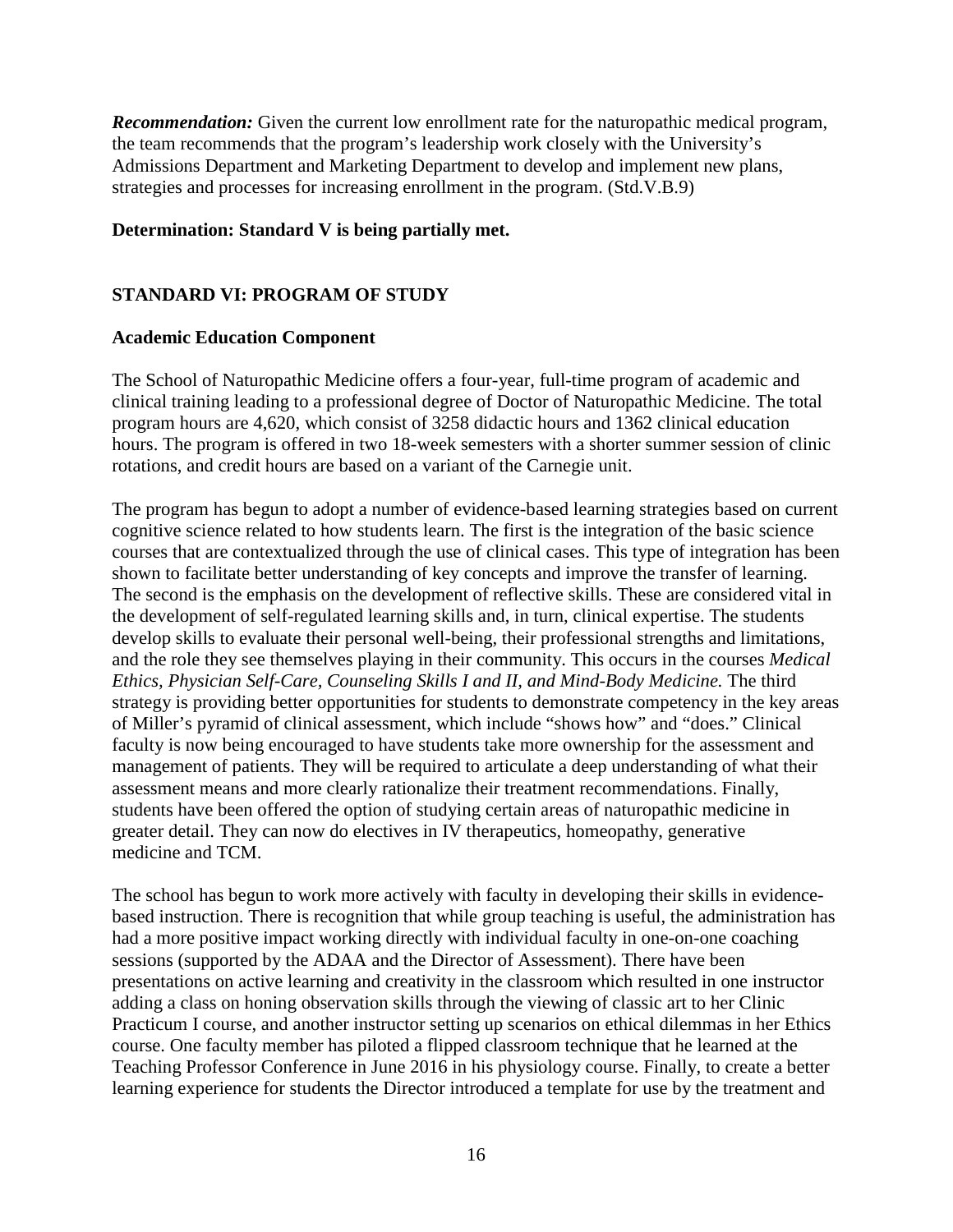management courses (NNP prefix in the UBSNM catalog). The template was developed in response to requests from a number of students for a more straightforward delivery of material, organizing the material in a structured manner, replacing the more varied approaches that instructors were using to teach the material.

The program completed the very challenging task of mapping the curriculum, which was begun in fall of 2017. This is vitally important as it clarifies to the academic administration and the faculty what is being taught and where. This in turns allows for more informed teaching, reductions in redundancy and better information to guide curriculum improvements by providing a more comprehensive understanding of how the program is teaching to the competencies. The curriculum mapping project, the review and revision of the program outcomes and objectives, and the current review and revision of the competencies adopted from the AANMC, will be used in further review of the curriculum, providing a framework of agreed-upon goals for curriculum assessment and development.

The program conducts curriculum reviews through the Curriculum and Assessment Committee, which meets monthly during the academic year to review and evaluate the curriculum, delivery, and assessment aspects of the program. The committee evaluates and determines if the curriculum and delivery strategies are achieving the program objectives and outcomes, and supports the students' ability to demonstrate the competencies. Several perspectives are used in the evaluation process, including the results of the UBSNM Clinic Practical Exams, NPLEX, and final course grades—as well as the feedback of faculty and students regarding individual courses and content sequences. The team feels that this rigorous approach is an excellent start, but would like to see concrete evidence of how the committee consistently carries this out and how it uses the data and information it gathers to make decisions regarding curriculum change.

One of the challenges identified by the program is how to foster students' medical reasoning ability. To address this, the program has increased the focus on this competency in both formative and summative assessments. Examples of this approach include having clinical supervisors ask students to analyze the challenges they face when asking patients questions, determining causation and diagnoses, and developing a treatment plan—rather than the supervisors providing the answers up front. Another strategy has been to assign students more time in the laboratory setting with the lab manager in order to provide better understanding of the uses and distinctions among the various tests. In the classroom, instructors are being asked to implement a similar strategy: responding to many student questions with a question that require assessment and analysis, rather than simply providing the answer.

The 4620 required clock hours in the program is nearly 13% more than the CNME minimum required number of hours (4,100). In order to cut down on program expenses and reduce the academic intensity of the program, it may be worth considering ways streamline the program to reduce its length.

*Area of interest:* The current number of clock hours in the ND program substantially exceeds the CNME requirements resulting in a very heavy academic load for ND students, which impedes their ability to engage in research and scholarship and delve more deeply into other areas such as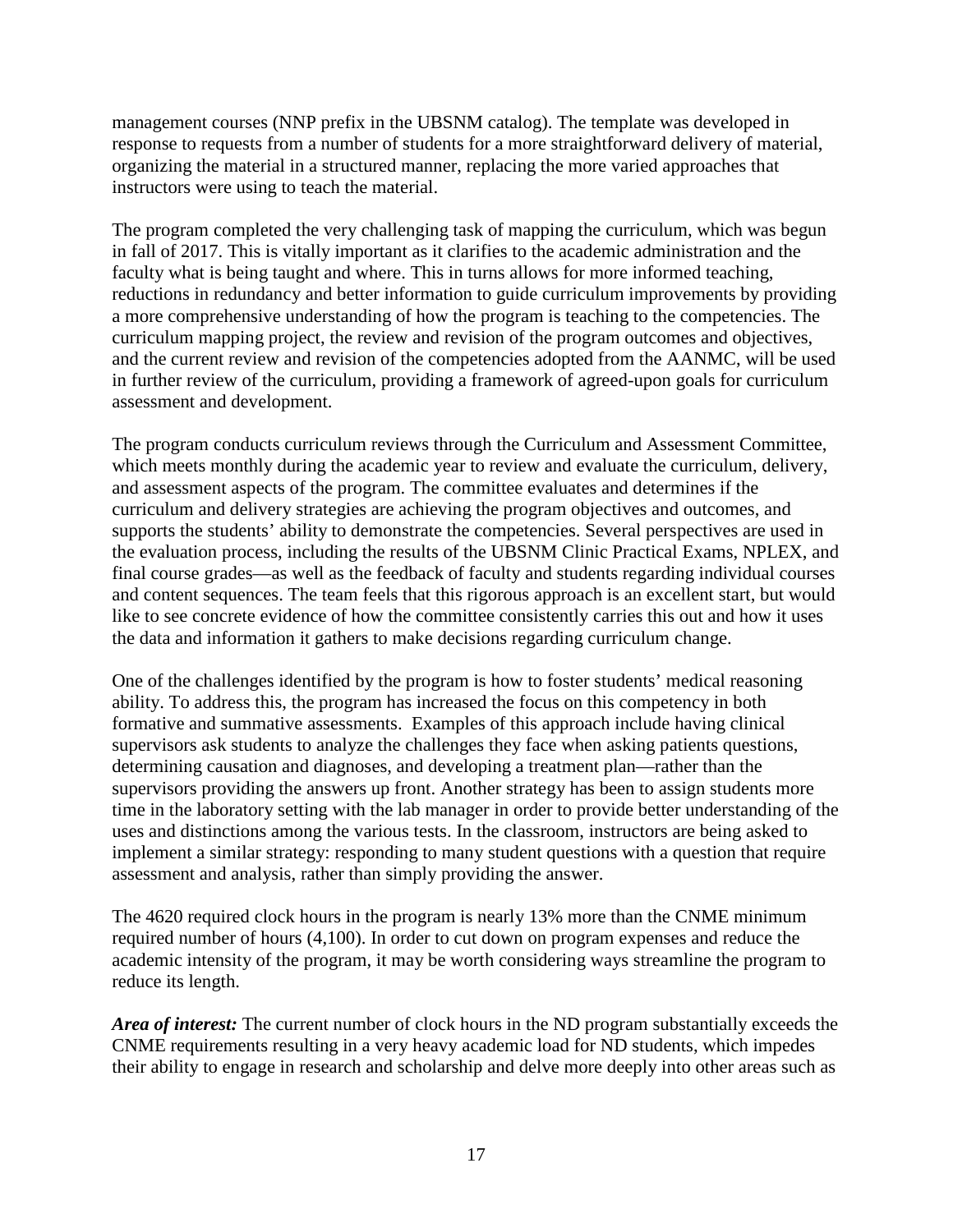specialty interests; the heavy academic load is also increases the stress the students are under. (Std.VI.A.2)

### **Clinical Education Component**

The clinical education curriculum, as outlined in the Clinic Handbook and Clinical Competency Handbook, is competency-based. Clearly articulated clinical competencies provide a basis for evaluating students as they progress through their clinical training. In the clinical component of the program, competencies are separated into skills for entry-level students (secondaries/student interns) and advanced students (primaries/student clinicians). Faculty "sign off" on competencies when a student has successfully demonstrated a skill in a specific area. As students complete the requirements for entry-level competencies, entrance exam, and successfully pass the clinical promotion exam, they transition into the role of an advanced student clinician, taking more responsibility for patient care. Competencies are structured at increasing levels of difficulty, providing students with opportunities to reinforce and refine their knowledge and skills. Students are evaluated weekly by the clinical faculty via a new student clinic evaluation form, and they must ultimately pass a clinic exit exam. The exploration of naturopathic theories, principles, and philosophy are integrated into the clinical competencies. All of the clinical education elements required by the CNME (see Standard VI, section C.6) are integrated into the clinical education component of the program.

Medical reasoning was identified in the self-study report as an area of weakness both in the clinical setting and in clinic exam results. UBSNM has implemented strategies for improvement that include assessment through clinic entrance, promotion, and exit exams, as well as clinical supervisors asking students to assess and analyze the challenges that they face when asking a question (determining causation and diagnoses, developing a treatment plan), rather than giving students that answer. In the 2017 spring semester, a new patient visit structure was introduced to address: a) concerns identified by both administration and students regarding time management of the patient visit, b) feedback received from students regarding redundancy in the patient interview process, and c) the role of each person in the rotation.

The UB Clinics are home to the teaching clinics for UB's [chiropractic,](https://www.bridgeport.edu/academics/graduate/chiropractic-dc/) [naturopathic](https://www.bridgeport.edu/academics/graduate/naturopathic-medicine-nd/)  [medicine,](https://www.bridgeport.edu/academics/graduate/naturopathic-medicine-nd/) [acupuncture,](https://www.bridgeport.edu/academics/schools-colleges/acupuncture-institute/) and [dental hygiene](https://www.bridgeport.edu/academics/schools-colleges/fones-school-dental-hygiene/) programs. One floor of the UB Clinics has been allocated to the UBSNM program, and the school has established a network of community clinics where student clinicians also see patients. Students see a wide range of patient populations in the various community clinics as well as in the UB Clinic as they move through the required clinical training. At the UB Clinic, students have opportunity to rotate through general medicine as well as specialty-focused shifts. One of benefits for the ND program of being situation within a multidisciplinary College of Health Sciences is that ND students have an opportunity to participate in an "integrative shift," in which clinical faculty and students from acupuncture, chiropractic, dental hygiene, and naturopathic medicine programs collaborate for the purpose of assessing patients from an integrative perspective. Patient volume appears adequate; however, the team *suggests* that UBSNM continue to focus on marketing specifically to bring new patients into the naturopathic medicine clinic.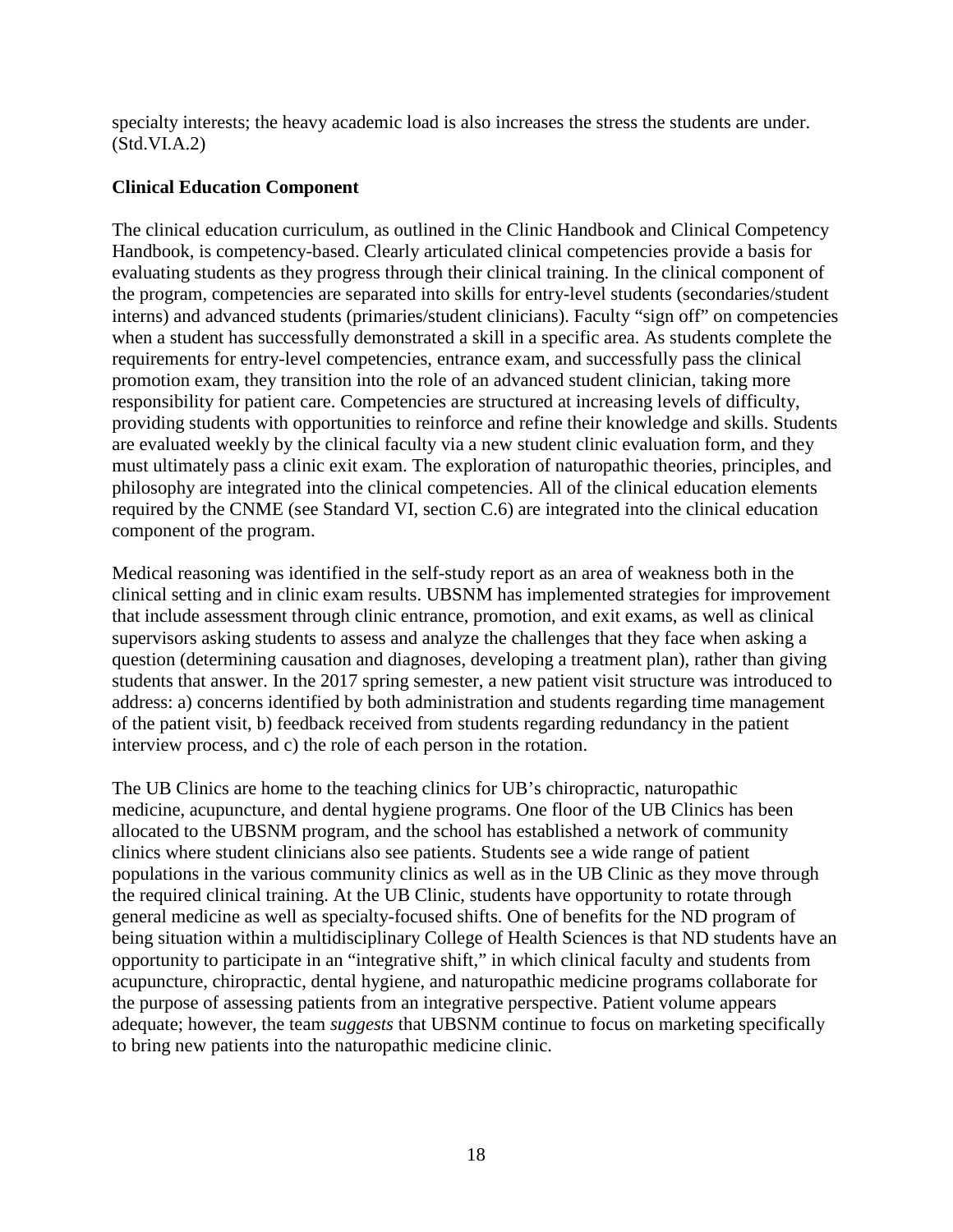In the context of their clinical training, students utilize a wide range of naturopathic treatment modalities that allowed within the scope of practice in the state of CT, with the exception of acupuncture—which is also allowed (in the scope it is referred to as "naturopathic acupuncture"). Currently students are not allowed to perform acupuncture in the UB Clinic despite it being in the scope of practice, perhaps out of deference to the fact UB also has an acupuncture program. The team *suggests* that students also have the opportunity to practice this modality. It would benefit ND students for UBSNM to find ways to increase their exposure to the use of pharmaceuticals as a treatment modality.

The student-faculty ratio on clinical shifts is adequate, and there are enough shifts each week to provide students enough direct patient care—except for the summer sessions when student shifts are decreased (note that not all students are required to take a shift in the summer). There is a self-identified concern about adequate patient retention in light of the decrease in shifts during the summer. This decrease not only likely adversely impacts revenue, but patient retention, follow-up care and continuity of care as well. The team *suggests* that the program consider running a higher number of clinical shifts in the summer sessions and requiring students to participate in summer clinical training.

An impressive innovation in the program has been the development of a "model rotation." The model rotation provides secondary student clinicians the opportunity to learn clinical skills by directly observing a clinical supervisor demonstrate the process of the patient visit from start to finish. The clinical supervisor models case-taking, physical examination skills (which students, in turn, repeat), case analysis, assessment, the development of treatment plans, and professional behavior. Students document the treatment in the EMR, and participate in case preview and case review. The clinical supervisor also asks progressively complex questions related to medical reasoning. This is another example of implementing instructional methodology based on current cognitive science related to how students learn. This incremental introduction to the complex task of the primary student clinician means the students are less likely to suffer from cognitive overload, and will be better equipped to understand and carry out their responsibilities more effectively. Other naturopathic colleges would do well to use this approach.

## *Clinic faculty*

The clinical faculty team is currently comprised of seven full-time and fifteen adjunct faculty members, all of whom are licensed providers in the State of Connecticut. Nine of the ND clinical supervisors are graduates from Bastyr and National University of Natural Medicine, and the remaining 12 are graduates of UBCNM. Clinical faculty are experienced and demonstrate a high level of competence.

*Commendation:* A large majority (around 91%) of the UBSNM clinical faculty have five or more years of experience.

Faculty are overseen by the Associate Director of Clinical Education (ADCE), who also functions as the Chief Medical officer (CMO) for the UBSNM Clinic. The ADCE performs clinical faculty observations—followed by post-observation meetings—to provide feedback to the faculty member, and to review required clinic documentation, e.g., syllabus development,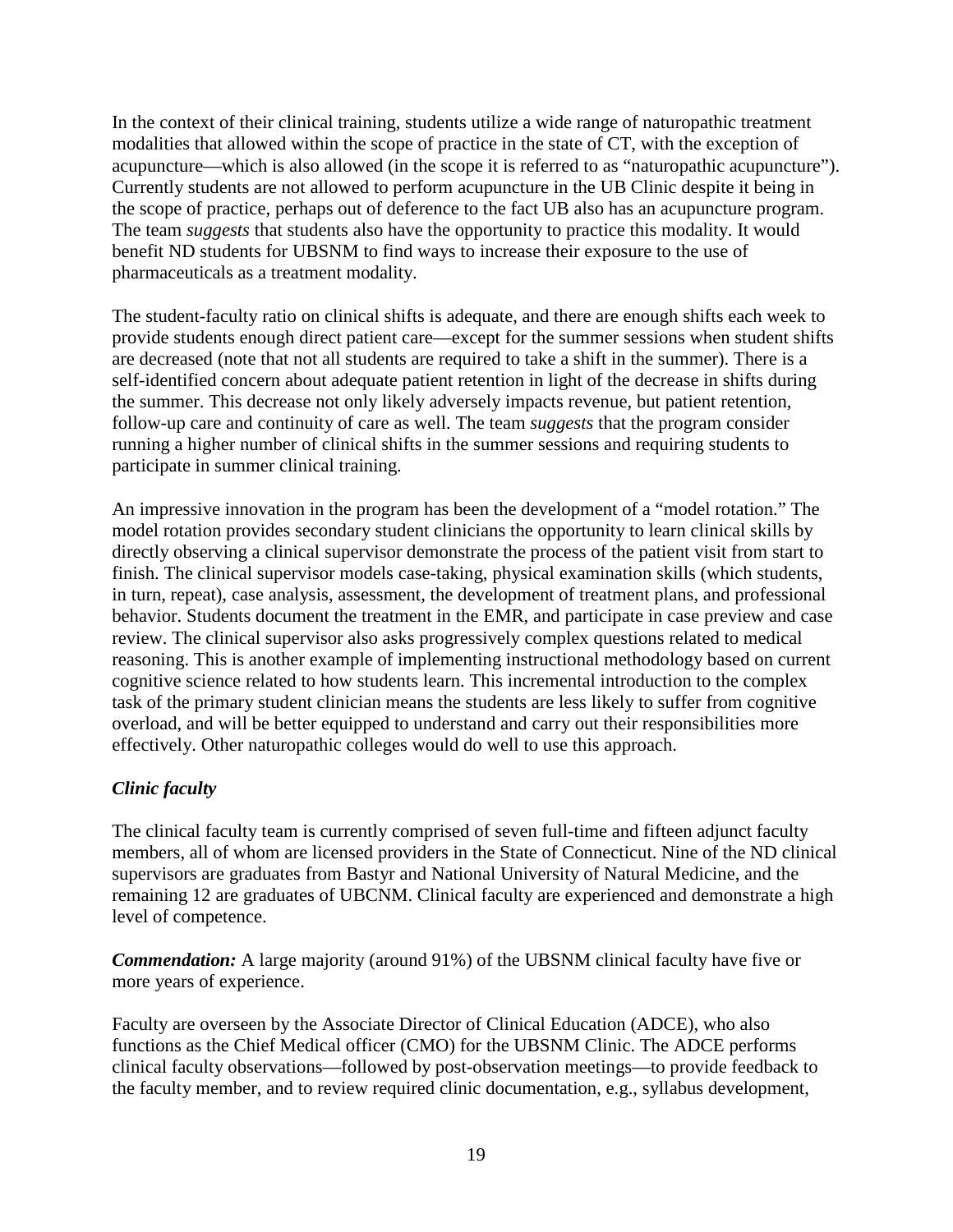student evaluations, data regarding patient medical records, and patient tracking data. This takes place at both the community clinics and UB Clinic.

### *Clinic Facilities*

The UB clinical facilities are modern and of adequate size for the clinical training program. The equipment inventory is sufficient to provide ample and diverse experiences for diagnostic and therapeutic activities. The clinic has a total of 17 exam rooms plus a hydrotherapy suite; four rooms are equipped with gynecology tables, and three other rooms have adjusting tables. The hydrotherapy suite has three tables for constitutional hydrotherapy treatments, two infrared sauna units, one Russian steam bath, and an immersion tub used for peat/ice baths. The laboratory facilities are of sufficient size and adequately stocked for providing ample educational experience. The laboratory lacks a hood for sterile formulation of IV bags for the IV shift. The Dispensary carries professional quality products and is used by all UB Clinics. The Dispensary Committee and Subcommittee meet regularly to discuss various aspects of the dispensary and which products are carried.

### *Electronic Health Records – Clinic Documentation*

Primary student clinicians document patient visits in the on-campus UB Clinic in the EHR, and in paper charts at each of the community clinic sites. Supervising physicians are responsible for providing students with feedback regarding the accuracy and completeness of medical documentation, and indicating revisions to be incorporated before charts are signed. Several issues which affect clinical training have been identified in regard to documentation of patient visits using the current EHR system. One is that there is no remote access to EHR for students or faculty. Clinical faculty are unable to access the medical records outside of the clinic environment, and must wait until they return to clinic for their next shift to finish note. This limited accessibility makes providing adequate feedback to students particularly difficult for adjunct faculty, and especially for those who work only one day per week in the school clinic. Lack of remote access interferes with students completing chart notes in a timely fashion as well as physicians signing off on charts. In 2018, only 61.5% of charts at UB clinic were signed within 2 weeks of the date of visit.

Other issues with EHR include problems with functioning and formatting of the documentation of the patient visit. The drop-down menus and check boxes are not user-friendly, due to formatting that makes reading text difficult once the document is finalized. Students use the Classic Encounter note format, which provides a word processor application to type the encounter information. Within this application there is the option of using default templates. The significant issues with the current EHR limit the opportunity to use the information in the medical records for research purposes, such as datamining. Other faults with the system have caused problems with printing, leading to printer selection errors rerouting documents to alternate printers not selected by the user. Time management challenges have resulted from these errors, with the need to search out the printer to which the patient instructions were sent.

The EHR does not support color photographs and documents, which presents a difficulty in maintaining optimal documentation of some specialty lab results that are color-coded for clarity.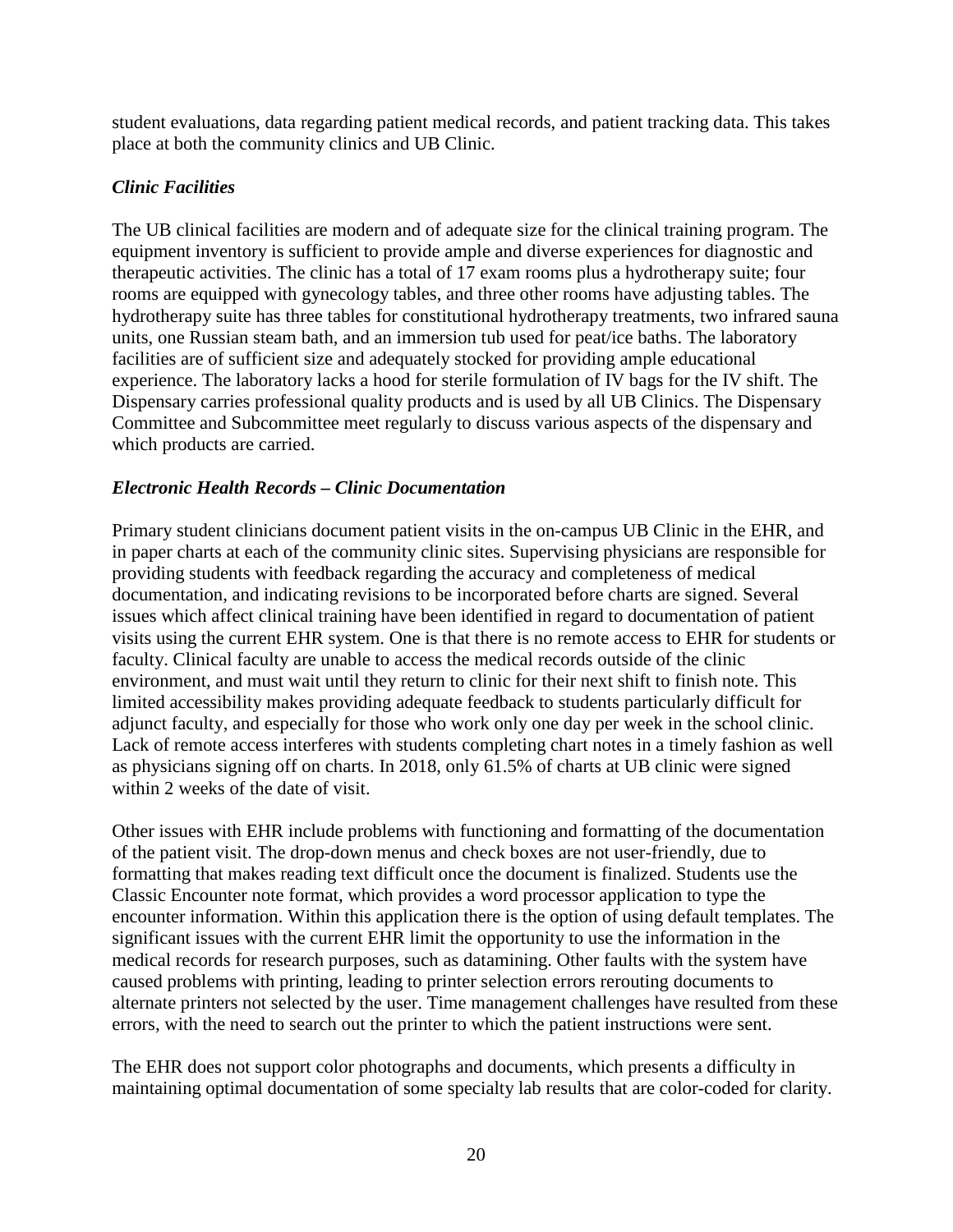The lack of color also restricts the preservation of medical images in patients' medical records, limiting case documentation and quality of instruction. The EHR is also not linked to any conventional laboratory, and thus patients' lab results must be faxed to the UB Clinics and scanned into the patient electronic chart. In summary, the issues with EHR present challenges in documentation of clinic visits and in faculty review of notes and feedback to students, as well as in time management and as a resource for research and scholarship.

*Commendation:* The program has implemented effective strategies that improve medical reasoning skills.

*Recommendation:* The clinical program must have access to an Electronic Health Records system that is suitable to the needs of the naturopathic medical clinical training program. (Std. VI.D 7)

#### **Determination: Standard VI is being partially met.**

## **STANDARD VII: EVALUATION AND ASSESSMENT**

The program has taken seriously the importance of developing and implementing a comprehensive assessment plan. UBCNM has worked under the guidance of the Systems Evaluation & Assessment Protocol of the UB Health Sciences Division (which has been subsumed into the new College of Health Sciences) to develop an effective assessment plan for the program. This plan includes both assessment of students and programmatic assessment. The team found in the current iteration of the plan elements of detailed, useful assessment measures; however, a comprehensive plan for cyclical assessment of the program still needs to be achieved.

The UBCNM administration acknowledges that program outcomes need to be further clarified and revised to reflect the evolution of the assessment plan, and that they need to be aligned with the current competencies that have been adopted. Furthermore, it is important to have specific targets for each of the assessment methods, an analysis of whether the target was met, specified timelines for carrying out the components of the assessment plan, and a clear procedure for utilizing data obtained to guide curriculum and other program decisions.

The assessment plan contains a well-designed program competency framework, which includes the knowledge base, course/clinic objectives, student learning outcomes, achievement levels and assessment tools. The framework demonstrates the commitment to assessing student learning, utilizing direct measures such as grades, remediation, grade point average, NPLEX completion, etc.—but needs a clearer connection to assessing "the overall success of the program in terms of meeting its educational goals and objectives," as stated in the UBSNM self-study report.

There is a plan for multiple measures of data collection from a variety of stakeholders, including admissions data; it could prove helpful to create targets/goals to test objectively progress in meeting expected outcomes.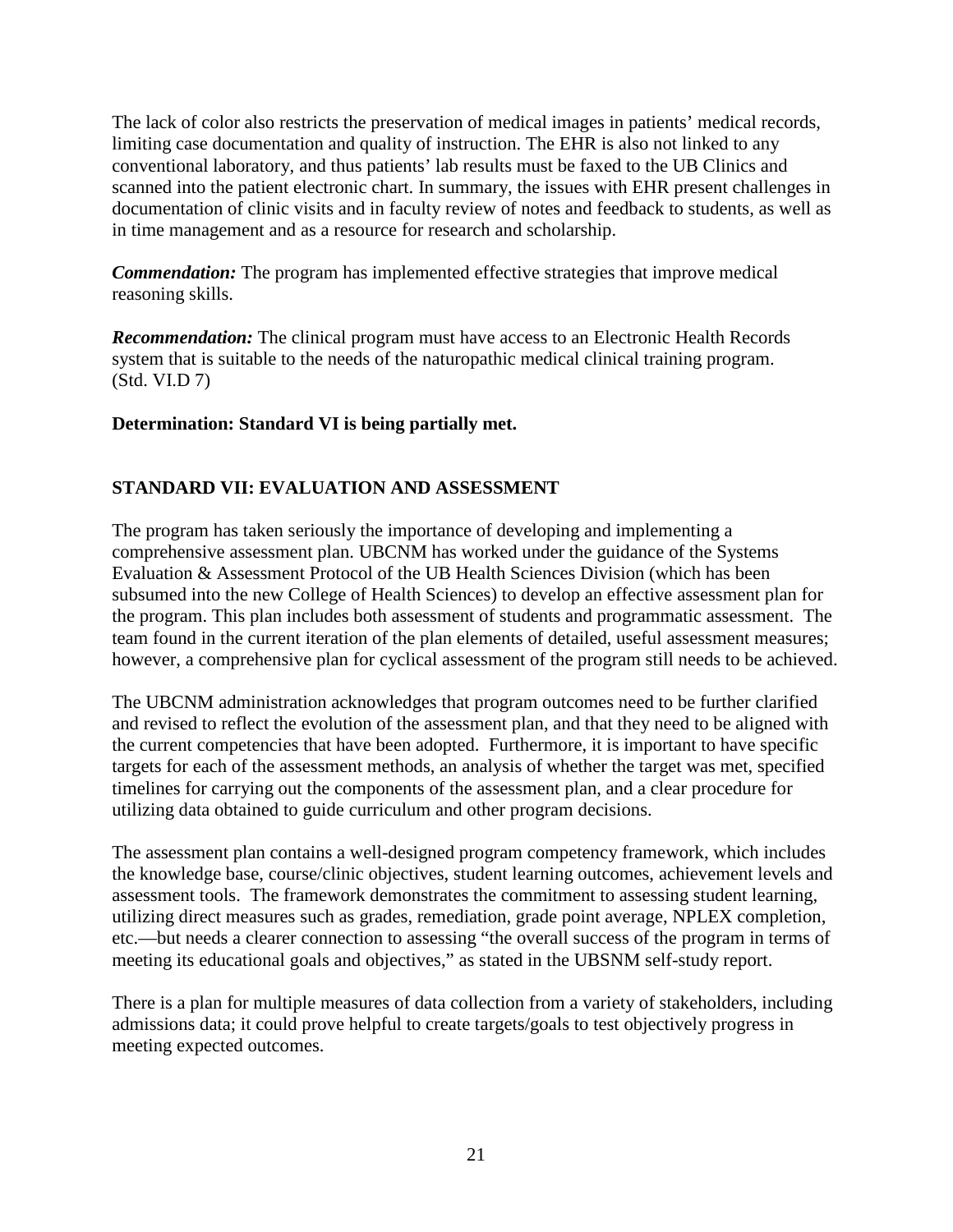The team considers UBSNM's classroom/course assessment component of the assessment plan to be a strength of the plan. One of the program's goals for student performance in individual courses is that all students will pass all major exams and, ultimately, also pass the course. If a student fails an exam, he or she must attend the Academic Support program for remediation. The team was informed that as a result of this remediation process, "most students" end up passing classes in which they initially performed poorly. The same is true of failure on Clinic Practical Exams, which include well-developed measures of student competency: students who receive remediation generally succeed.

Assessment processes include both formative and summative measures. One such measure found a deficiency in the medical reasoning ability of students, especially in the clinic training phase, and steps have been made at multiple levels to improve reasoning skills. For example, to increase more formative clinical feedback, instead of telling students what they should do, faculty have been encouraged to help students to reason through why they should do what they do.

On the programmatic side, the program has instituted an Assessment Strategies Coaching Program, which the team found very interesting. In this program, selected faculty review their syllabi, review the course assessments such as exam questions, and clinic faculty review their written and verbal feedback to students. This information is fed directly into the new curriculum map template, which the team found to be quite impressive in its scope of utility—in that it makes clear which competencies are being addressed in each of the courses.

Among the indirect assessment measures from which the program derives data are exit interviews and alumni surveys. As a result of comments the program received about the need for more practice management skills, the program sought help from members of the business school to improve this area. The program has also added an entrepreneurship class which, despite its rigor, has provided tremendous benefit for those students who have persevered in the course.

The evaluation team was informed that the UBSNM administration and faculty have been assessing and addressing the trend in the NPLEX I results in the last 4 years. The program initially began with providing funding for students to participate in external reviews, followed by offering internal reviews at no cost, and then increasing the internal review opportunities at no cost. In the summer term in 2017 the program offered 26 hours of review over a 4-week period for NPLEX I (and 40 hours over the same period for NPLEX II), at no cost to students. Fourteen students signed up to participate in the NPLEX I reviews. As the sessions were underway, the program found that only 2-4 students participated in any of the reviews and, following the NPLEX testing dates, it found that several students had taken the NPLEX test cold, without any additional preparation. The lesson that the program said it learned was to coach students not to take the exam unless they prepared for it. The program has since coached them, and has continued to provide them with online review sessions. The results of the August 2018 NPLEX were significantly improved, with NPLEX I at a 100% pass rate, and NPLEX II at a 81% pass rate. The program will continue to monitor and evaluate results.

*Recommendation:* While NPLEX I results had been trending downward in the last few years, the most recent exam results—from August 2018—were very positive. The program needs to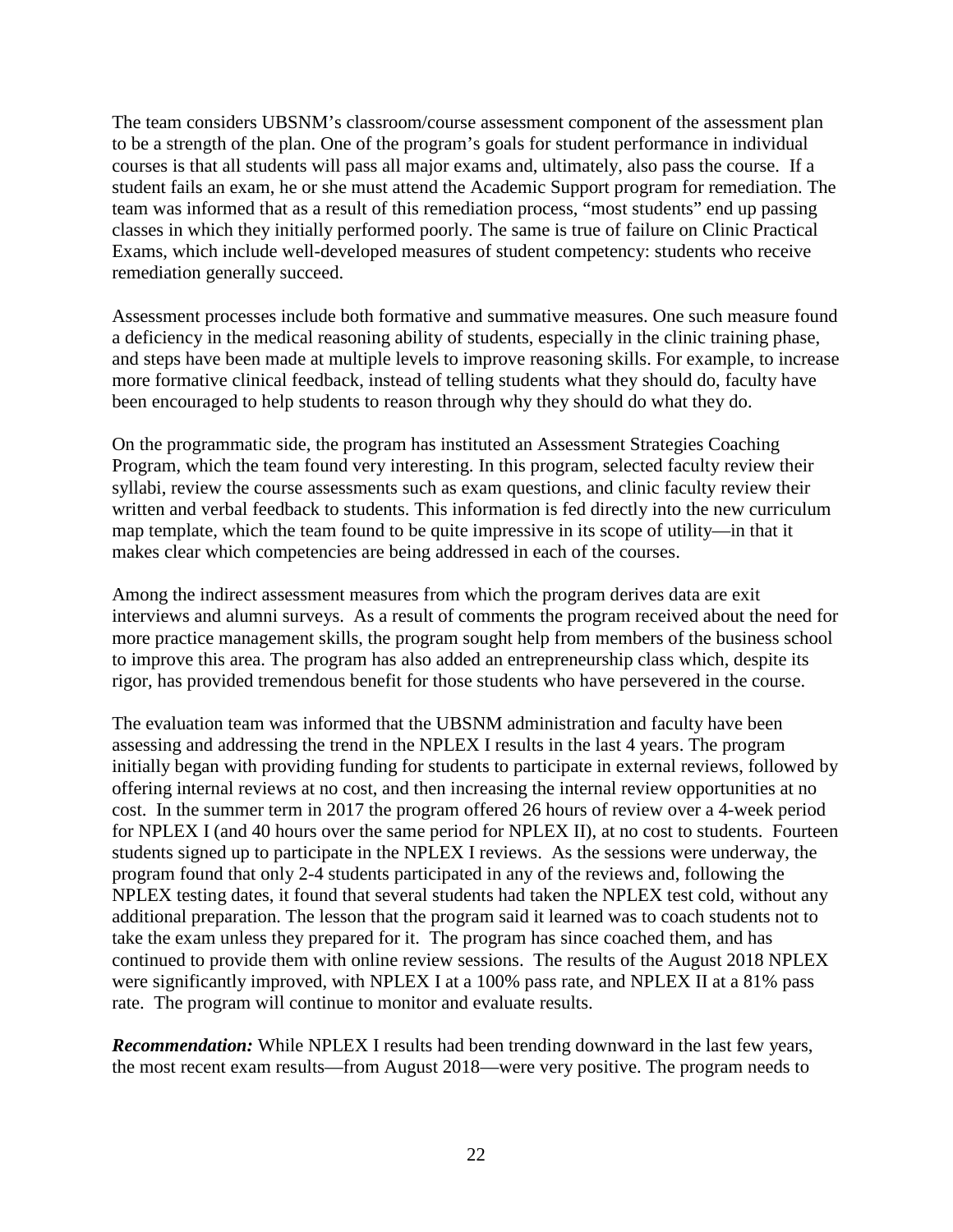continue to take steps to monitor and improve performance on NPLEX I to ensure that the turnaround continues. (Std. VII.B.5)

*Recommendation:* While elements of a program assessment plan have been developed, the program needs to complete and fully implement a comprehensive assessment plan. (Std. VII.B.1)

#### **Determination: Standard VII is being partially met.**

### **STANDARD VIII: RESEARCH AND SCHOLARSHIP**

The University of Bridgeport (UB) has a well-developed research structure and encourages scholarly research across the various schools within the university. The University's Institutional Review Board (IRB) follows the universal guidelines for a diverse membership, and includes a naturopathic physician who is part of UBSNM. The University IRB meets several times each semester to review faculty and student proposals for all research involving human subjects. All research proposals involving any human participants or subjects are submitted to the IRB for approval.

The UBSNM Research Committee comprises PhD and ND faculty members, members of the college administration, and a student representative. Faculty members explore and develop potential research projects, each with a plan for student involvement. Faculty members who have expressed interest in research and support the research efforts within the program in other ways than direct involvement in a research project are also members of the committee.

The current research director chairs the Research Committee. This committee is tasked with assisting in the development of research projects that originate within UBSNM. While the research director has a broad background in research, he also has a full academic teaching load. His personal research focus has been around bench research projects. In 2010, his research efforts were, unfortunately, curtailed when the small research lab he was using ended up being eliminated by the university. However, the university has recently established the Health Sciences Collaborative Research Lab, a new and well- equipped lab for the College of Health Sciences. This new lab will provide additional opportunities for faculty and students to conduct research.

Student participation in research is demonstrated through a variety of activities in the classroom, through the research and thesis courses, participation in Faculty Research Day, Research in Progress (RIP) program, collaboration with other programs on the UB campus such as the collaboration of Dr. Sanders of UBSNM and Dr. Lyon of the UB School of Chiropractic, and promotion of the projects through the UBSNM Research Committee. Current and recent past research projects include: a naturopathic multi-site outcomes study; a study of the inhibitory effects of glyphosate on bacterial growth; and an assessment of the safety, tolerability and effectiveness of a novel formulation, NPF-001, in the prevention of oral mucositis in patients undergoing chemoradiotherapy for the treatment of head and neck cancer.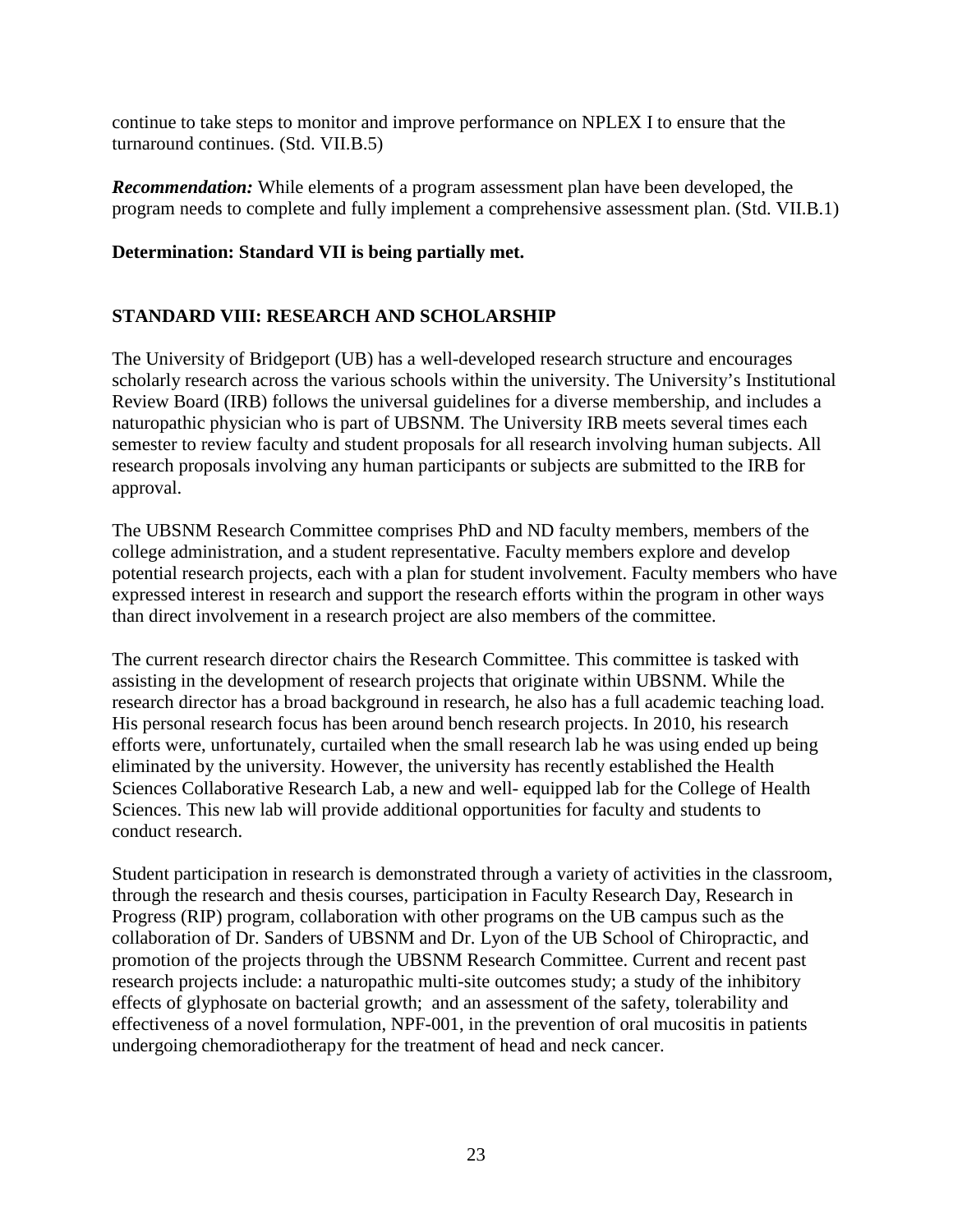The University engaged an outside consulting firm to assist in developing a blueprint for implementing a clinical research infrastructure at UB that complements existing and planned endeavors across preclinical, clinical case report, and clinical trial research domains. The resulting document—"University of Bridgeport Clinical Outcome Research Infrastructure Implementation Strategy and Site Visit Summary"—should be a blueprint for future clinical research in the College of Health Sciences. A new research director, Mark Pitcher, PhD, who has just completed a post-doctoral fellowship with the National Center for Complementary and Integrative Health, will soon start as the new research director for the College of Health Sciences, which includes the schools of acupuncture, chiropractic, physician assistant, dental hygienist, nursing and naturopathic medicine

In light of the robust patient volume and breadth of integrative clinical services provided at UB, the team believes that the clinical outcomes research infrastructure can serve as a powerful centerpiece of a translational research portfolio consisting of clinical outcomes, published case reports, clinical trials and preclinical science. The Team is concerned by the lack of direct naturopathic program-specific clinical research. Apart from the contribution to scientific knowledge that is generated, it has been found that where there is a strong research component to a program, published clinical research can have a "halo" affect that increases the visibility and attractiveness of the program to prospective students as well as to prospective philanthropic donors.

Students are required to develop research projects and/or scholarly activities in varying degrees of depth for several courses, such as Introduction to Clinic, Biomedical Integration Lab, Embryology, Ethics, and Public Health. Students begin the process of thesis development in their third year, and must complete their thesis in their fourth year. The thesis project may consist of a review of the literature around a particular subject area, or may detail a bench research project that a student completed at UBSNM. The development of a thesis provides the opportunity for students to enhance their research, writing, and editing skills. Students are also encouraged to work with faculty members on research projects; however, the heavy course load of students often stands in the way of their being able to participate fully in research.

Full-time faculty members are encouraged to participate in research activities and are provided a Release Day each week, which may be used for clinical and/or research endeavors. However, it was observed that the ND's on faculty mostly used their release days for maintaining an outside clinical practice, rather than engaging in research/scholarship. The full-time clinical faculty contracts do not restrict the use of release days to only research and scholarly activity; the contracts allow for clinical practice on release days.

Although the research within the naturopathic medical program is presently limited, the hiring of a full time research director for the College of Health Sciences has the potential of fostering an increased emphasis on research and greater opportunities for scholarly work and publishable research within the naturopathic program.

*Recommendation:* The amount of naturopathic medicine-related research and scholarship at the institution needs to be increased. (Std. VIII.A.1)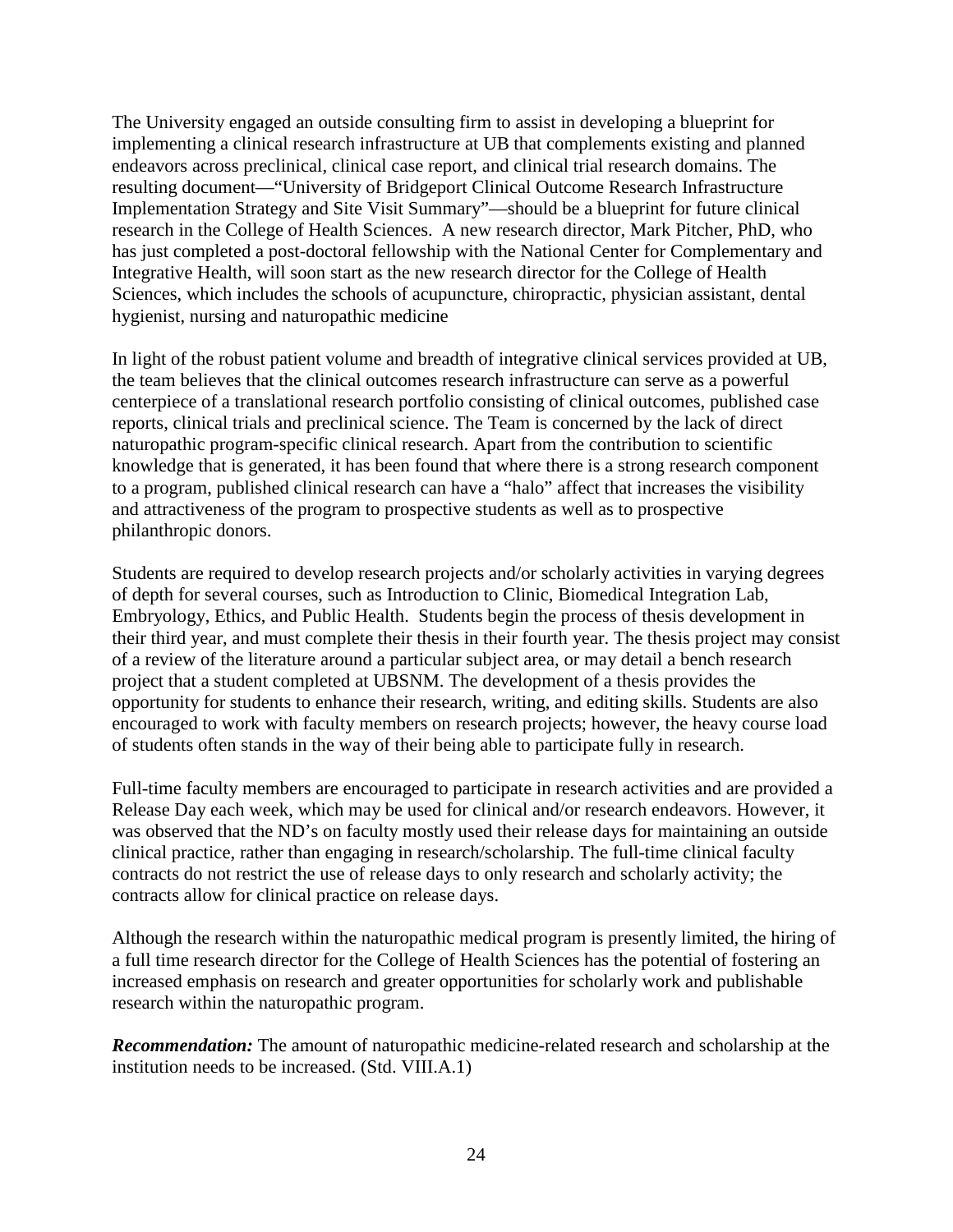#### **Determination: Standard VIII is being partially met.**

#### **STANDARD IX: LIBRARY AND LEARNING RESOURCES**

The Wahlstrom Library has over 300,000 digital books, more than 60,000 e-journals, and close to 100 electronic databases—which costs approximately \$600,000 annually to maintain. Faculty may request new subscriptions; those that cost more than \$350 a year must be approved by the appropriate program director, then added to the library budget request for the upcoming fiscal year. The library also has deposit accounts with several vendors and publishers to purchase individual articles for seldom-needed publications, which allows users to easily access materials using the Digital Library software. The online healthcare-related resources for e-journals and books is quite extensive, with several databases specific to alternative and complementary medicine, natural medicine, and naturopathic medicine. Library policies and procedures are clearly presented and readily available online and in hardcopy at the information desk. ADA software is available for students' personal laptops and as well as an adaptive technology room in the library.

In 2013, four new study rooms were added to the  $2<sup>nd</sup>$  floor of the library. This brought the total number of study rooms available for student use to 14 plus two Skype rooms. The Discovery Pavilion is a presentation room, as are rooms  $1 \& 6$ ; these rooms are outfitted with projectors, Smartboards, and a place to connect laptops. This year, the library also added new online reservation software for study rooms. Between 2013 and 2017, the library renovated the  $4<sup>th</sup>$  floor and most of the  $3<sup>rd</sup>$  floor of the facility. The  $4<sup>th</sup>$  floor is now a quiet floor, as many students need a quiet space in which to study. The Anatomical Models Room is also on this floor, as are the older print journals. The 3rd floor holds all of the print book collection, an adaptive technology room for students with auditory or visual disabilities, and a reflection area for anyone wanting to pray or reflect. Study carrels offer individual study, and help keep noise to a minimum.

Orientation is offered to all students during the first week of every semester, and faculty members are updated through ongoing faculty development sessions. The library provides comprehensive, authoritative and current information resources that support learning outcomes and research. The library has in place policies and procedures to protect the collection from theft and other types of loss. The library offers training to naturopathic students about to graduate on how to continue to access online journals, books and materials after leaving UBSNM.

The UB library is adequately staffed with 6 librarians, 2 part-time and 4 full-time. The University Librarian, Library Administration has numerous years of experience. One librarian position—currently vacant, with interviews in progress—is dedicated to servicing only the needs of the College of Health Sciences. The library's strategic planning process is well structured and guides ongoing planning and review of usage. Naturopathic students report they are very satisfied with the library's services and resources.

In addition to the resources available at the Wahlstrom Library, UBCNM maintains a small library of clinical text books on the 8th floor of the Health Sciences Center. The bulk of the collection is kept in open shelving in a clinic conference room. These texts are available for any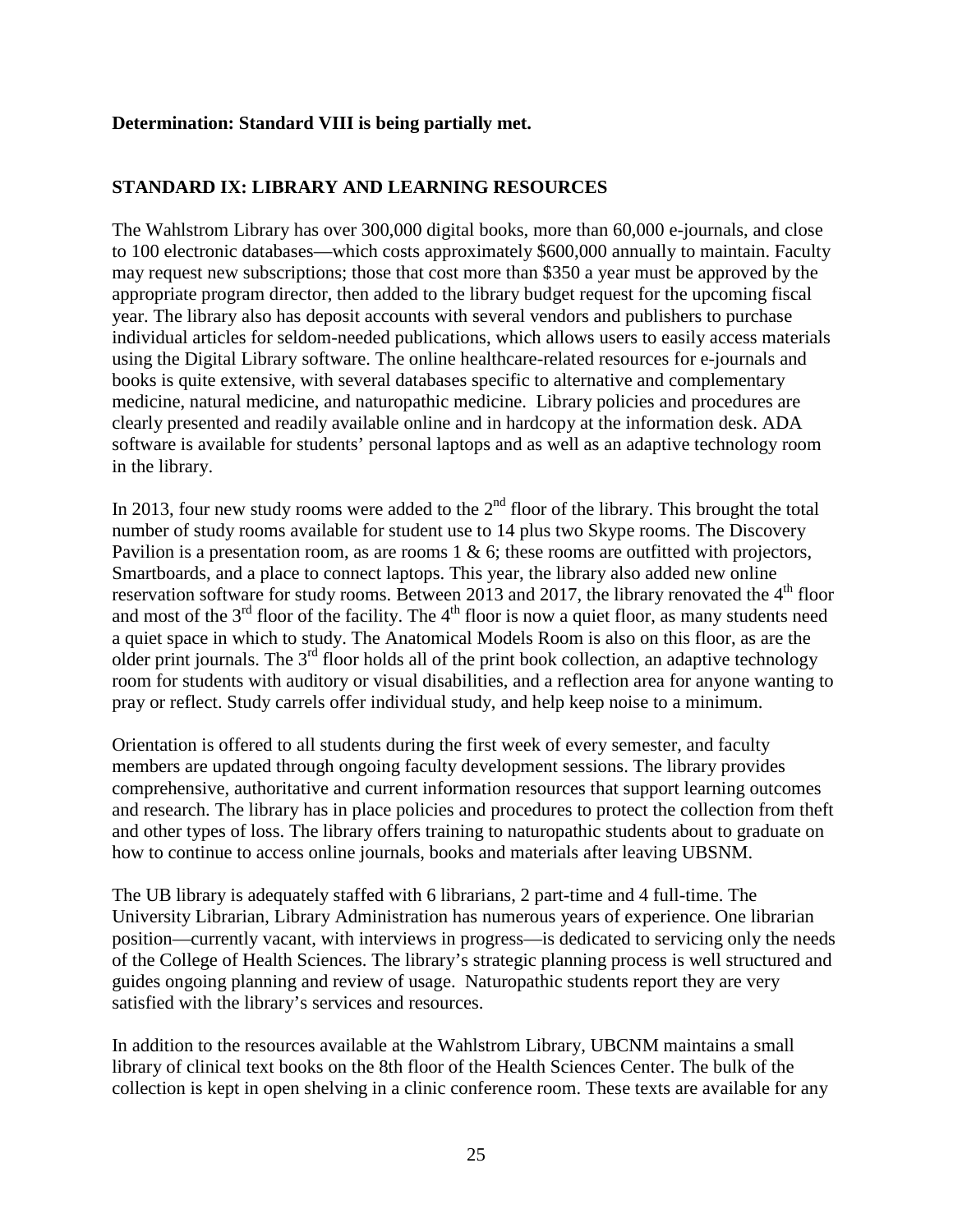clinic student to use at any time the clinic floor is open. A collection of homeopathy textbooks is housed in another clinic conference room on the 8<sup>th</sup> floor that is used for homeopathy rotations.

Given the extensive nature of the library and learning resources, the team *suggests* highlighting this excellent resource during the admissions process as another distinguishing feature of what UBSNM has to offer; this could be an excellent marketing tool for admissions. Students considering entering the UBCNM program are given a tour of the library during a campus wide tour, but a special focus could be given to showcasing the online e-journal and e-book resources and database search engines.

*Commendation:* The University library provides an impressive array of learning resources pertinent to the ND program, including e-journals e-books, and alternative medicine databases.

## **Determination: Standard IX is being met.**

## **STANDARD X: PHYSICAL RESOURCES**

The College of Naturopathic Medicine is part of the University of Bridgeport, which is located in the South End of Bridgeport, Connecticut, on the shore of Long Island Sound. The University consists of approximately fifty acres and fifty-four buildings. The naturopathic program is located in the Health Sciences Center, which houses faculty and staff offices for the College of Health Sciences and the UB teaching clinic for the naturopathic, chiropractic, dental hygiene and acupuncture programs. The recently renovated naturopathic clinic, located on the  $8<sup>th</sup>$  floor, is impressive; it includes 17 exam rooms, hydrotherapy facilities, an herbarium, a library, a viewing room, and other features. The ND program administration offices are located on the  $6<sup>th</sup>$  floor. The college shares classroom and laboratory space with other programs throughout the campus.

The UB campus is very secure and safe, and has received national recognition as the safest campus in Connecticut; data shows that crimes rates on campus are low, due in part to the Personal Alarm Locators (PAL) system. The activation of a device quickly summons multiple levels of security. In addition to being a very safe, the campus is a relief point for the city in cases of emergency, such a hurricane

The facilities director has been with the institution for over 11 years, is very experienced in his area, and has strong connection to the City of Bridgeport.

The University has moved Information Technology in-house; this was a major process, but the IT management team feel very confident in the system's current capability, with redundant connectivity to locations across campus. Data security and FERPA compliance measures are in place.

UBSNM faculty and administrators have access the Canvas Learning Management System to upload course materials, facilitate student interaction and perform needed assessments. This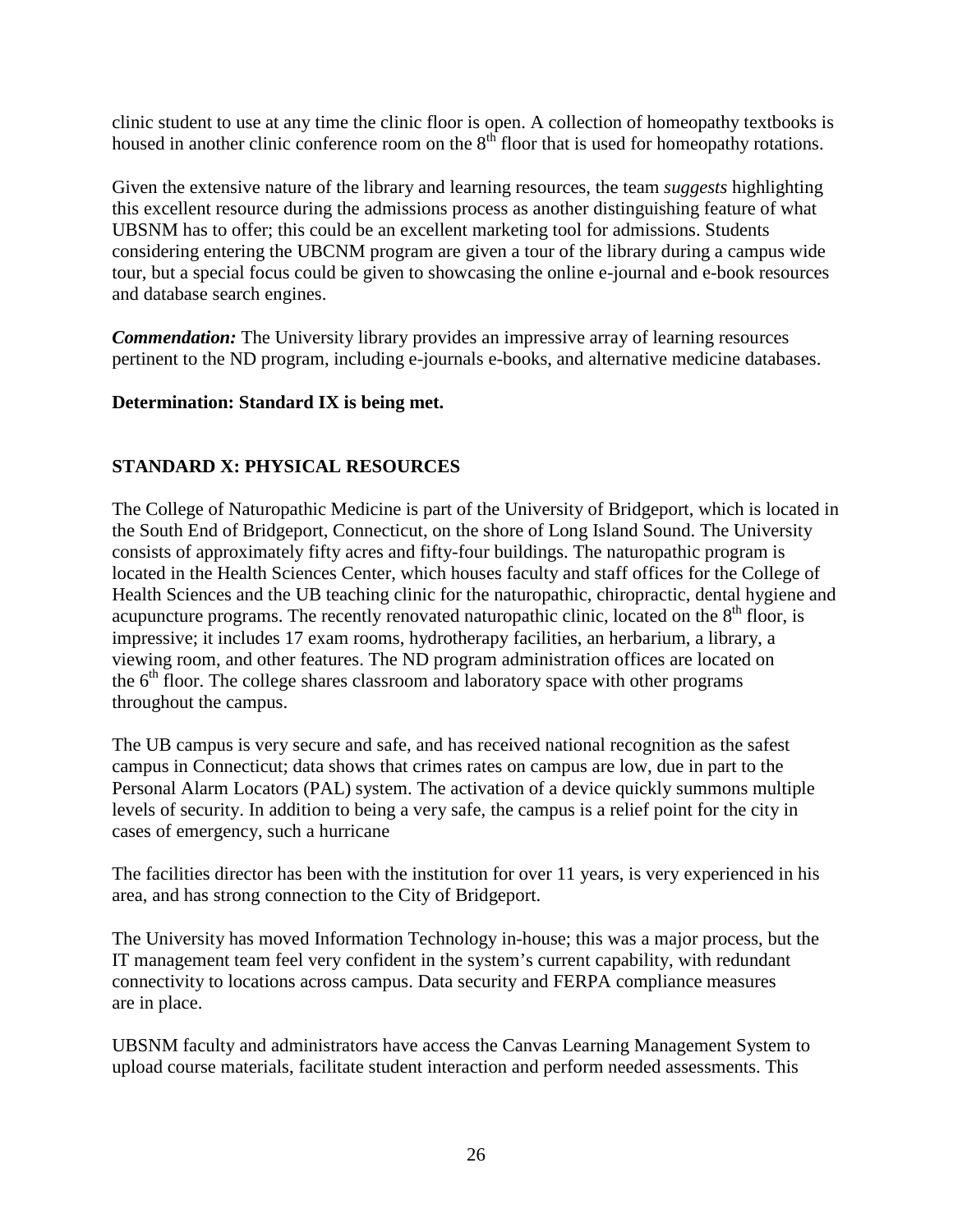system is supported 24/7 in case technical support is needed. The self-study mentioned the availability of the Respondus test proctoring technology, but very few faculties use the system.

A new 20-year campus master plan includes plans for increased recreation facilities, including wellness opportunities such as pedestrian walkways, yoga and tai chi facilities. Included in the plan is a new health sciences center for support of nursing and other health science programs, including the School of Naturopathic Medicine. Consistent with the emergency response plan, the master plan reflects a strong connection with the city, with planned eco spaces, parks, and bike paths.

*Commendation:* The University has an outstanding safety plan and record.

*Commendation:* The University has developed a visionary 20-year master plan for renovating and expanding the campus that includes innovative ecological features.

## **Determination: Standard X is being met.**

## **STANDARD XI: CONTINUING MEDICAL EDUCATION**

The continuing education program for the UBSNM offers a variety of continuing education (CE) programs related to naturopathic medicine, which are reviewed by the Health Sciences Postgraduate Education Department and approved by the University of Bridgeport. The program manager of the Health Sciences Postgraduate Education Department is well-qualified and dedicated to continuing education.

CE offerings include one-hour presentations that are part of the UBSNM weekly Grand Rounds, and presentations at the UBSNM annual events of Philosophy Day and Vendor Day. Other continuing education courses and programs available to the naturopathic community are offered through the School of Chiropractic, School of Acupuncture, and Fones School of Dental Hygiene. The instructor of each course being considered for CE credit must complete a course syllabus that outlines the content of the course, as well as provide their curriculum vita, professional license information, and complete a financial disclosure form and a conflict of interest form.

Committees within the Naturopathic Program that meet to discuss topics and speakers include the Grand Rounds Committee, Vendor Day Committee, and Philosophy Day Committee. Each of these committees is chaired by faculty and composed of faculty and students. Attendance is tracked for all CE events, and participants have the option to complete a Presentation Evaluation form. Attendees receive CE certificates of completion. CE-approved programs are open to students, faculty and naturopathic doctors in the community. Continuing education events on campus are generally offered free or at a discounted cost to UB faculty and at a nominal cost to NDs who are not faculty.

The school generates CE proposals and the Health Sciences Postgraduate Education Department coordinates the logistical aspects of CE events. Even though developing CE events is time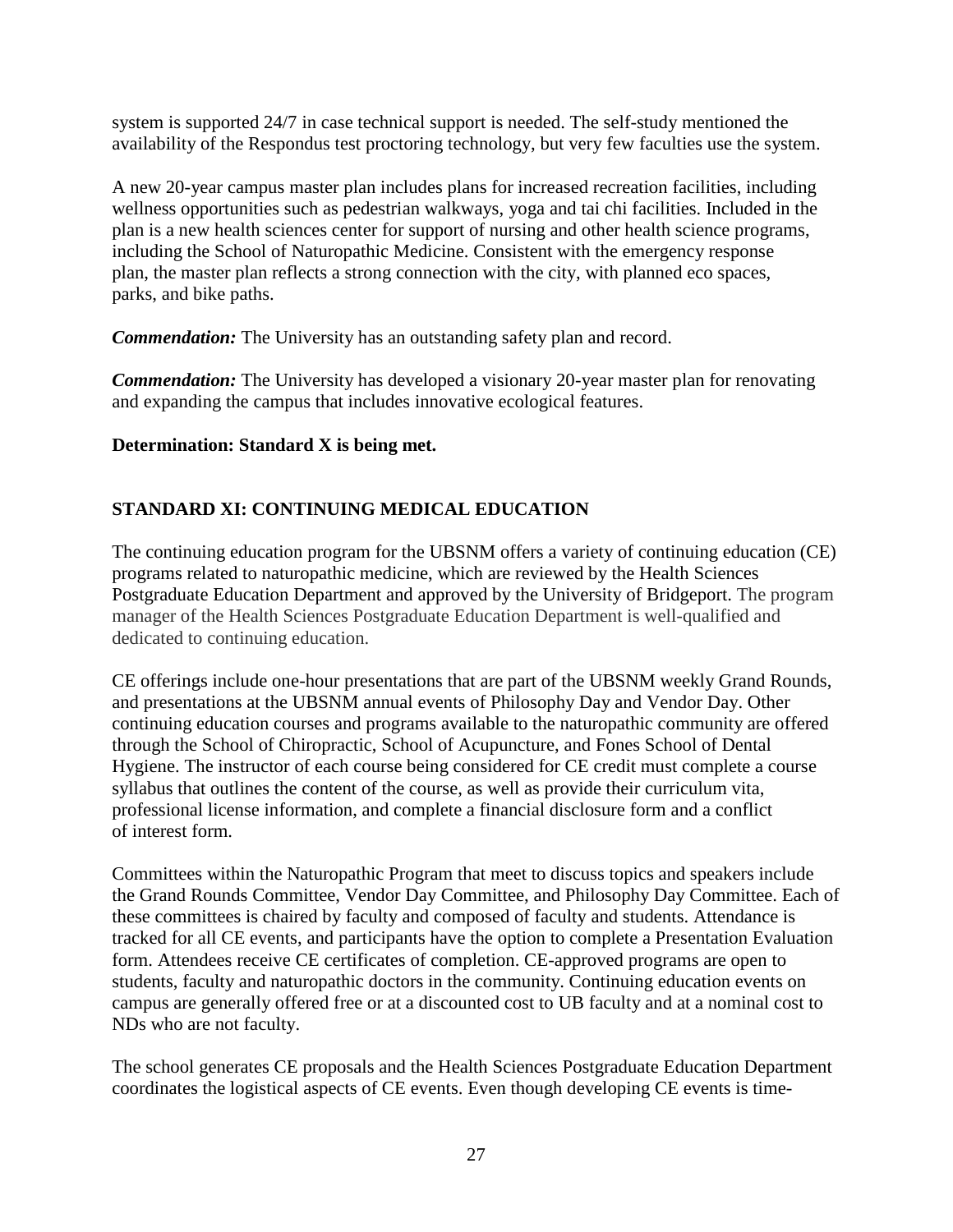consuming for faculty, there is an additional incentive for UBSNM to initiate these events, as revenue generated from events is returned to the school for its own use. The State of Connecticut requires 15 hours of CE each year to maintain an ND license, and it approves a number of online CE courses. The Health Sciences Postgraduate Education Department does offer online CE courses, but it is difficult to link to these from the University of Bridgeport website or the UB clinics website page or alumni page. The naturopathic medicine continuing education site is not as well developed as the other Health Sciences postgraduate continuing education sites.

Currently the Grand Rounds CE offerings occur on Wednesday mornings, which limits the ability of faculty and practicing naturopathic doctors in the area to attend. The team *suggests*  moving grand rounds to an evening or a Saturday timeslot—even if the move is only once a month—to allow faculty and physicians in the community to attend these CE offerings. This would generate revenue that could then be used later to offer more extensive one-day naturopathic CE events where speakers are paid to present. This would also give students more opportunity to integrate and interact with practicing physicians in the community.

#### **Determination: Standard XI is being met.**

## **COMPLIANCE WITH CNME POLICIES**

The team found UBCNM to be in compliance with CNME policies.

# **SUMMARY OF EVALUATION TEAM FINDINGS**

#### **LIST OF COMMENDATIONS:**

*Commendation:* The team observed a strong interest in—and commitment to—the ND program on the part of the University's governing board and senior leadership, and an inspiring vision for increased integration among the schools of health sciences.

*Commendation:* The program has a strong, committed, experienced and student-oriented faculty in all program areas: biomedicine, clinical sciences and clinical practice.

*Commendation:* The University has developed a comprehensive and responsive personal counseling service that is utilized by ND students.

*Commendation:* A large majority (around 91%) of the UBSNM clinical faculty have five or more years of experience.

*Commendation:* The program has implemented effective strategies that improve medical reasoning skills.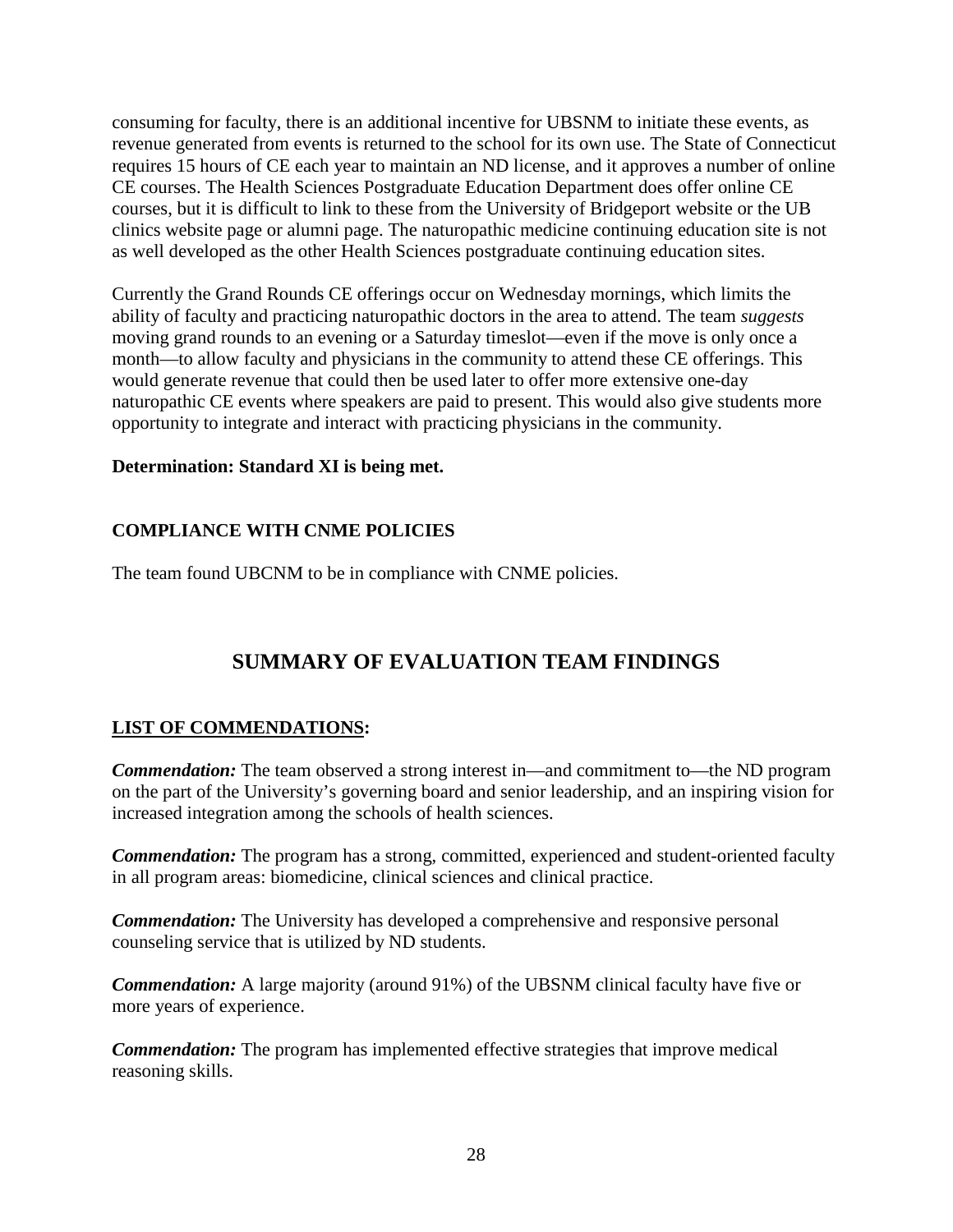*Commendation:* The University library provides an impressive array of learning resources pertinent to the ND program, including e-journals e-books, and alternative medicine databases.

*Commendation:* The University has an outstanding safety plan and record.

*Commendation:* The University has developed a visionary 20-year master plan for renovating and expanding the campus that includes innovative ecological features

## **LIST OF RECOMMENDATIONS:**

*Recommendation:* The program needs to develop and adopt a set of program outcomes that are consistent with their new competencies. (Std. I.A.3)

*Recommendation:* The program previously developed a program-level strategic plan that, due to an unavoidable issue, was put on hold. The program needs to review, reassess and update the strategic plan to reflect current circumstances, and begin implementation. (Std. II.A. 2 and 4)

*Recommendation:* Given the current low enrollment rate for the naturopathic medical program, the team recommends that the program's leadership work closely with the University's Admissions Department and Marketing Department to develop and implement new plans, strategies and processes for increasing enrollment in the program. (Std.V.B.9)

*Recommendation:* The clinical program must have access to an Electronic Health Records system that is suitable to the needs of the naturopathic medical clinical training program. (Std. VI.D.7)

*Recommendation:* While NPLEX I results had been trending downward in the last few years, the most recent exam results—from August 2018—were very positive. The program needs to continue to take steps to monitor and improve performance on NPLEX I to ensure that the turnaround continues. (Std. VII.B.5)

*Recommendation:* While elements of a program assessment plan have been developed, the program needs to complete and fully implement a comprehensive assessment plan. (Std. VII.B.1)

*Recommendation:* The amount of naturopathic medicine-related research and scholarship at the institution needs to be increased. (Std. VIII.A.1)

## **LIST OF AREAS OF INTEREST:**

*Area of Interest:* The institution needs to ensure that performance is periodically evaluated at reasonable intervals for all UBSNM staff. (Std. II.B.5)

*Area of interest:* While the school director is involved with developing program budgets and is provided with an annual program budget which she can use with discretion, the program director